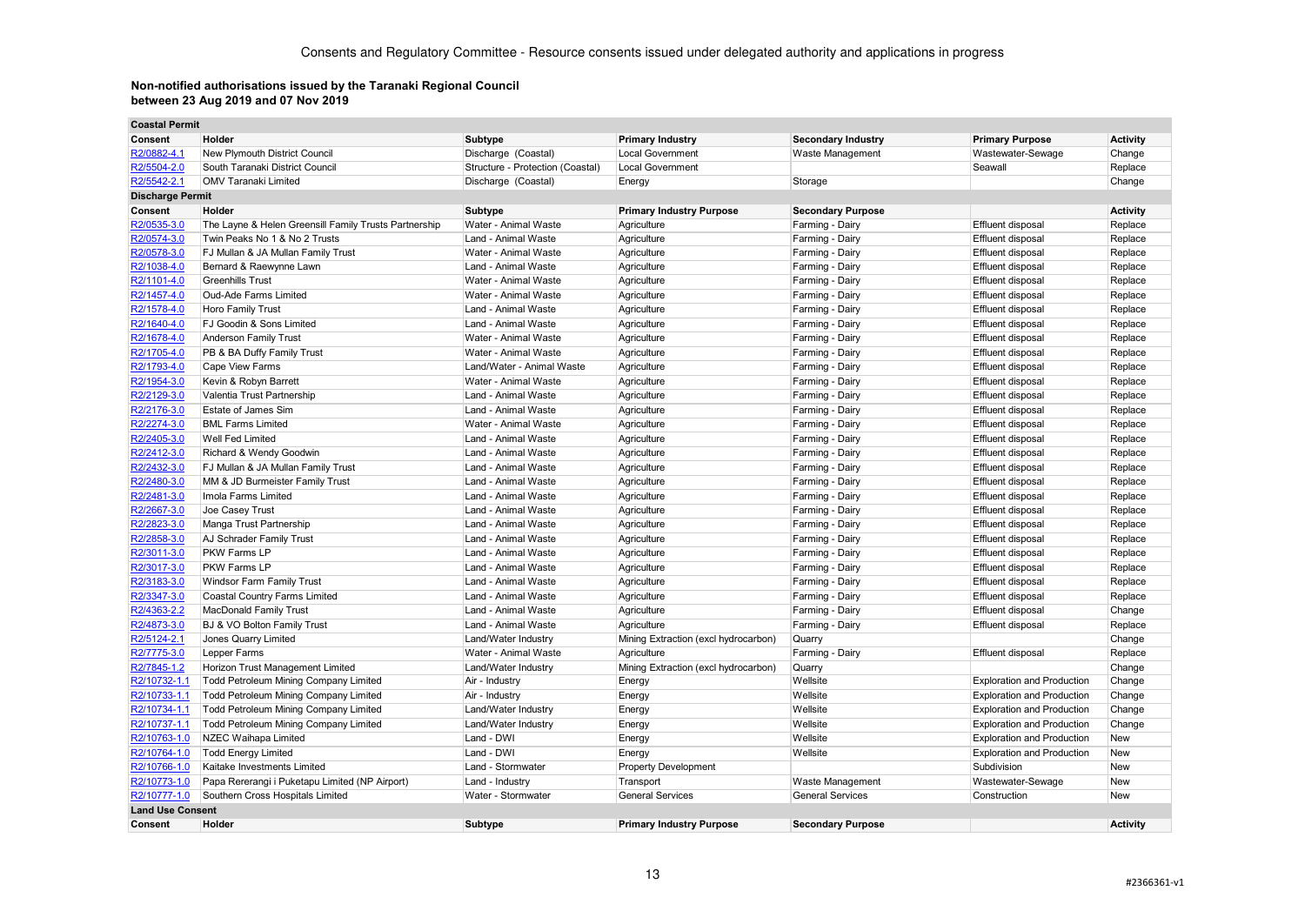| R2/10287-1.1        | Waverley Wind Farm Limited           | Reclamation                 | Energy                          | Power Generation - Wind Generation | Construction             | Change          |
|---------------------|--------------------------------------|-----------------------------|---------------------------------|------------------------------------|--------------------------|-----------------|
| R2/10765-1.0        | TAG Oil (NZ) Limited                 | Structure - Culvert         | Energy                          | Wellsite                           | Access                   | New             |
| R2/10768-1.0        | Fernbrook (2011) Limited             | Structure - Culvert         | <b>Property Development</b>     |                                    | Access                   | <b>New</b>      |
| R2/10770-1.0        | New Plymouth District Council        | <b>Bore Install</b>         | <b>Local Government</b>         |                                    | Water Supply - Municipal | <b>New</b>      |
| R2/10774-1.0        | Puketahi Farms Limited               | Structure - Culvert         | Agriculture                     | Farming - Drystock                 | Access                   | New             |
| R2/10775-1.0        | <b>Avatar Glen Limited</b>           | Structure - Culvert         | Hospitality                     | Restaurant                         | Access                   | New             |
| R2/10776-1.0        | South Taranaki District Council      | Structure - Erosion Control | <b>Local Government</b>         |                                    | Erosion protection       | New             |
| R2/10778-1.0        | <b>Stratford District Council</b>    | Structure - Culvert         | <b>Local Government</b>         |                                    | <b>Flood Control</b>     | <b>New</b>      |
| R2/10779-1.0        | Robert & Audrey Thompson             | Structure - Culvert         | <b>Property Development</b>     |                                    | Subdivision              | <b>New</b>      |
| R2/10781-1.0        | <b>Harley Smith</b>                  | Pipe Waterway               | <b>Property Development</b>     |                                    | Land Improvement         | <b>New</b>      |
| R2/10783-1.0        | Taranaki Regional Council            | Disturb                     | <b>Local Government</b>         |                                    | Environment protection   | <b>New</b>      |
| R2/10784-1.0        | Taranaki Regional Council            | Dam/Weir                    | <b>Local Government</b>         |                                    | Environment protection   | <b>New</b>      |
| <b>Water Permit</b> |                                      |                             |                                 |                                    |                          |                 |
| Consent             | Holder                               | <b>Subtype</b>              | <b>Primary Industry Purpose</b> | <b>Secondary Purpose</b>           |                          | <b>Activity</b> |
| R2/5128-3.0         | <b>Coastal Country Farms Limited</b> | <b>Take Surface Water</b>   | Agriculture                     | Farming - Dairy                    | Irrigation - Pasture     | Replace         |
| R2/5570-3.0         | Kaihihi Trust                        | <b>Take Surface Water</b>   | Agriculture                     | Farming - Dairy                    | Irrigation - Pasture     | Replace         |
| R2/5778-2.0         | Mara Trust                           | <b>Take Surface Water</b>   | Agriculture                     | Farming - Dairy                    | Irrigation - Pasture     | Replace         |
| R2/10767-1.0        | Alexander Farms Limited              | <b>Take Groundwater</b>     | Agriculture                     | Farming - Drystock                 | Irrigation - Pasture     | <b>New</b>      |
| R2/10771-1.0        | New Plymouth District Council        | <b>Take Groundwater</b>     | <b>Local Government</b>         |                                    | Water Supply - Municipal | <b>New</b>      |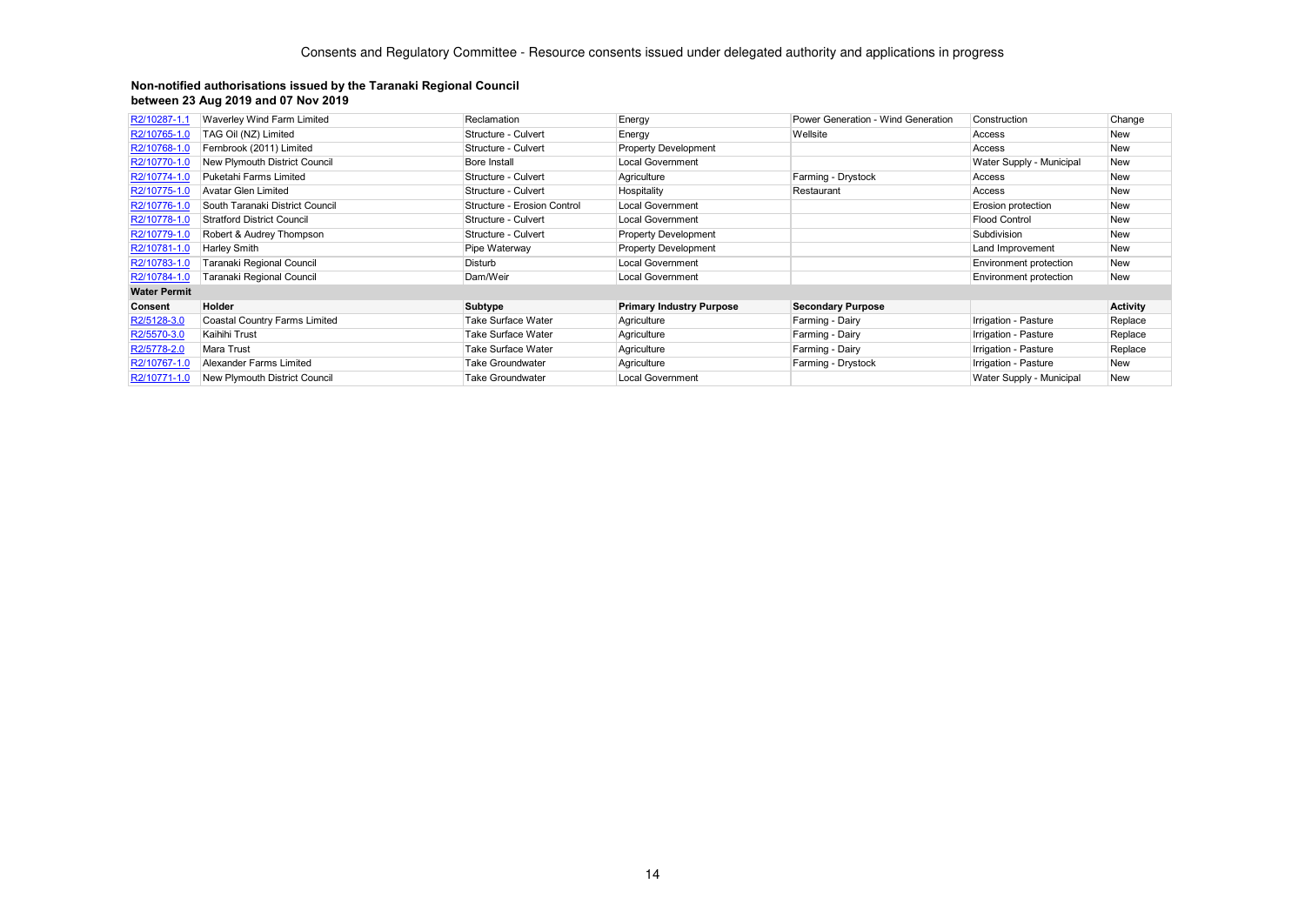## **Limited Notified authorisations issued by the Taranaki Regional Council between 23 Aug 2019 and 29 Nov 2019**

#### **Water Permit**

| <b>Consent</b> | <b>Holder</b>                 | Subtype                             | <b>Primary Industry Secondary Industry</b> | <b>Primary Purpose</b>   | <b>Activity</b> |
|----------------|-------------------------------|-------------------------------------|--------------------------------------------|--------------------------|-----------------|
| R2/0026-4.0    | New Plymouth District Council | Take Surface Water Local Government |                                            | Water Supply - Municipal | Replace         |
|                |                               |                                     |                                            |                          |                 |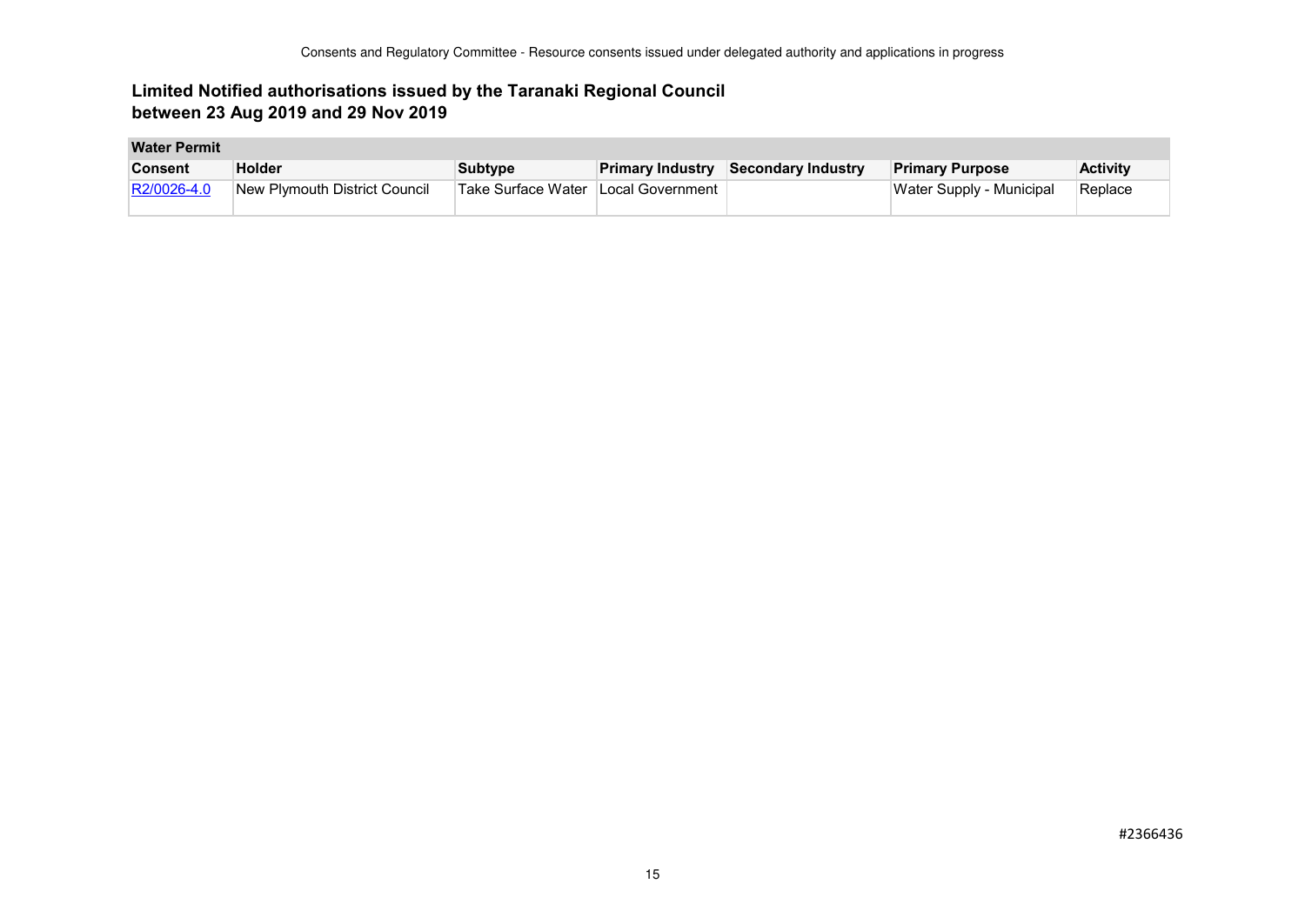OMV Taranaki Limited **Expiry Date:** 01 Jun 2032 Private Bag 2035, New Plymouth 4340 **Review Dates:** June 2020, June 2026

**Location:** 68 to 106 Paritutu Road, Port Taranaki

# R2/5542-2.1 **Commencement Date:** 28 Aug 2019 **Activity Class:** Discretionary

**Application Purpose:** Change

To discharge treated and untreated stormwater from a petrochemical storage tank facility and hydrostatic test water into the coastal marine area of the Hongihongi Stream

Change of consent conditions to allow for the discharge of hydrostatic water from tank maintenance activities

### **Rohe:**

Te Atiawa (Statutory Acknowledgement)

### **Engagement or consultation:**

Te Kotahitanga o Te Atiawa Trust Comment on application received

- *Application lacks sufficient detail*
- *Neither support or oppose*

MacDonald Family Trust **Expiry Date:** 01 Dec 2029 C/- SJ & GE MacDonald, 879 Main South Road, RD 11, Hawera 4671

**Location:** 68 Lower Inaha Road, Hawera **Application Purpose:** Change To discharge farm dairy effluent onto land

R2/4363-2.2 **Commencement Date:** 28 Aug 2019 **Review Dates:** June 2023 **Activity Class:** Discretionary

Change of conditions to remove the requirement for a stormwater diversion

#### **Rohe:**

Ngaruahine (Statutory Acknowledgement)

#### **Engagement or consultation:**

#### Te Korowai O Ngaruahine Trust Comment on application received

*Do not oppose, subject to conditions*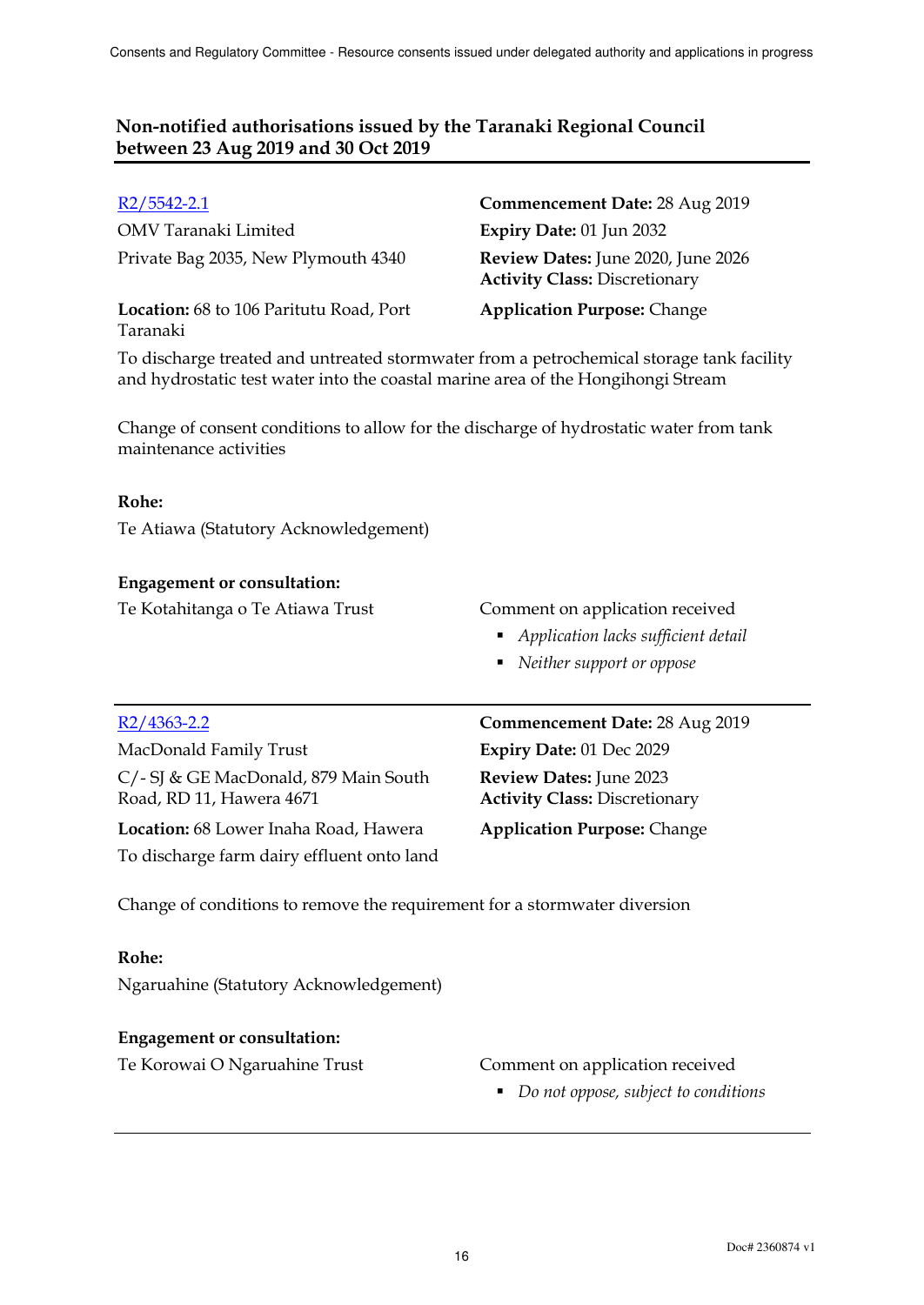| $R2/5504-2.0$                                                                                                                                | <b>Commencement Date: 29 Aug 2019</b>                                      |
|----------------------------------------------------------------------------------------------------------------------------------------------|----------------------------------------------------------------------------|
| South Taranaki District Council                                                                                                              | Expiry Date: 01 Jun 2036                                                   |
| Chief Executive, Private Bag 902, Hawera 4640 Review Dates: June 2024, June 2030                                                             | <b>Activity Class: Discretionary</b>                                       |
| Location: Middleton Bay Reserve, Opunake                                                                                                     | <b>Application Purpose: Replace</b>                                        |
| To occupy the coastal marine area of the Middleton Bay foreshore with an existing boulder<br>riprap seawall, for erosion protection purposes |                                                                            |
| Rohe:                                                                                                                                        |                                                                            |
| Taranaki (Statutory Acknowledgement)                                                                                                         |                                                                            |
| <b>Engagement or consultation:</b>                                                                                                           |                                                                            |
| Maritime New Zealand                                                                                                                         | Provided with application                                                  |
| Te Kahui o Taranaki Trust                                                                                                                    | Provided with application                                                  |
|                                                                                                                                              |                                                                            |
| R2/10765-1.0                                                                                                                                 | Commencement Date: 03 Sep 2019                                             |
| TAG Oil (NZ) Limited                                                                                                                         | Expiry Date: 01 Jun 2039                                                   |
| PO Box 402, New Plymouth 4340                                                                                                                | Review Dates: June 2027, June 2033<br><b>Activity Class: Discretionary</b> |
| <b>Location:</b> 126 Tarata Road, Inglewood                                                                                                  | <b>Application Purpose: New</b>                                            |
| To replace a culvert in an unnamed tributary of the Ngatoro Stream, including the<br>associated disturbance of the stream bed                |                                                                            |
| Rohe:                                                                                                                                        |                                                                            |
| Te Atiawa (Statutory Acknowledgement)                                                                                                        |                                                                            |
| <b>Engagement or consultation:</b>                                                                                                           |                                                                            |
| Pukerangiora Hapu                                                                                                                            | Consulted by applicant                                                     |

*Neither support or oppose*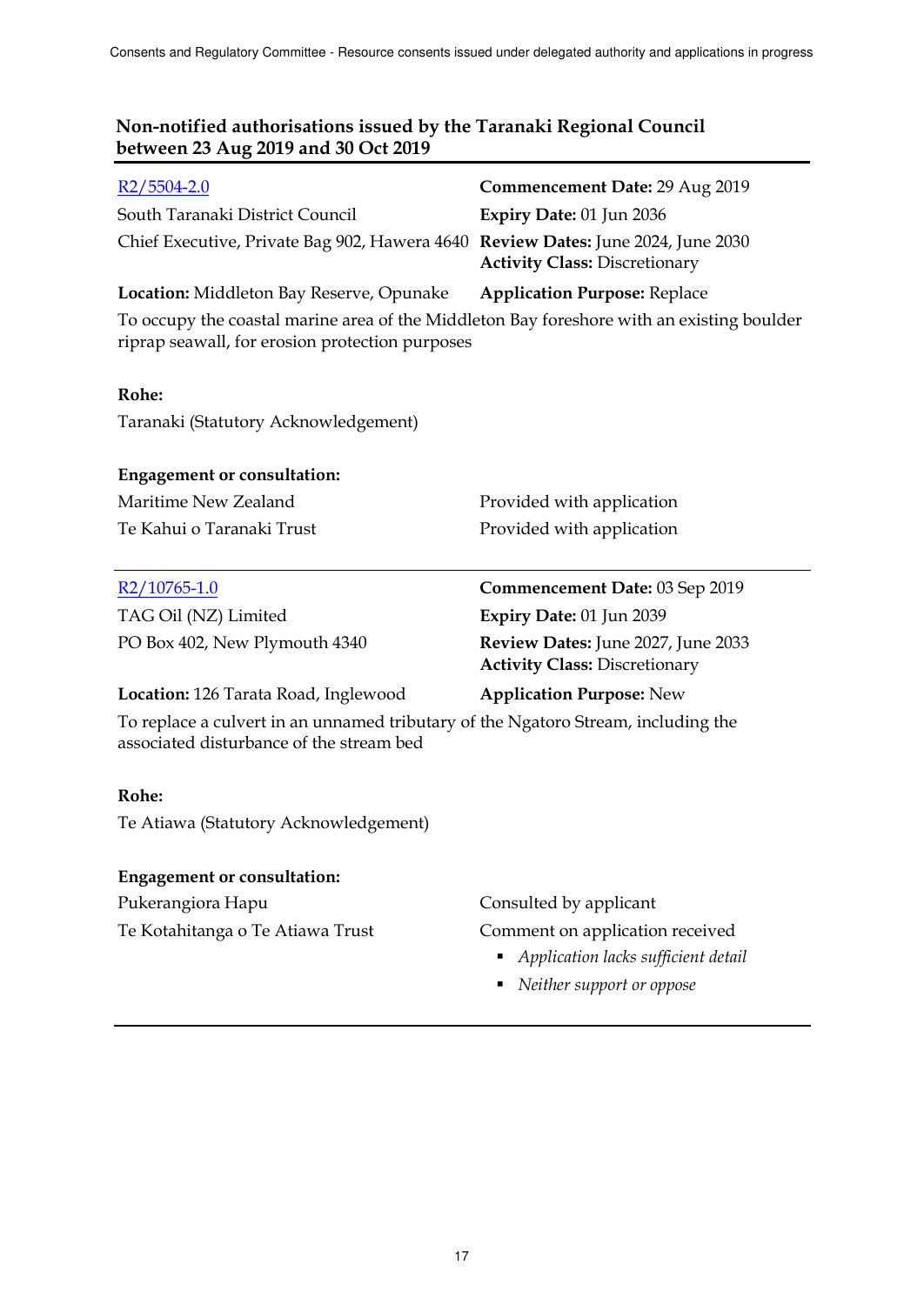| $R2/10766 - 1.0$                                                                                                | Commencement Date: 04 Sep 2019                               |
|-----------------------------------------------------------------------------------------------------------------|--------------------------------------------------------------|
| Kaitake Investments Limited                                                                                     | Expiry Date: 01 Jun 2020                                     |
| 7 Aotaki Street, Otaki 5512                                                                                     | <b>Review Dates:</b><br><b>Activity Class: Discretionary</b> |
| Location: 70 Cowling Road, Hurdon                                                                               | <b>Application Purpose: New</b>                              |
| To discharge stormwater and sediment from earthworks onto and into land in the vicinity<br>of the Waimea Stream |                                                              |
| Rohe:                                                                                                           |                                                              |
| Te Atiawa (Statutory Acknowledgement)                                                                           |                                                              |
| <b>Engagement or consultation:</b>                                                                              |                                                              |
| Te Kotahitanga o Te Atiawa Trust                                                                                | Comment on application received                              |
|                                                                                                                 | • General support                                            |
|                                                                                                                 |                                                              |
| $R2/2823-3.0$                                                                                                   | Commencement Date: 04 Sep 2019                               |
| Manga Trust Partnership                                                                                         | Expiry Date: 01 Dec 2021                                     |
| RS & JA Zieltjes, 231 Upper Pitone Road, RD 4, Review Dates:<br>New Plymouth 4374                               | <b>Activity Class: Controlled</b>                            |
| Location: 242 Upper Timaru Road, Pitone                                                                         | <b>Application Purpose: Replace</b>                          |
| To discharge farm dairy effluent onto land                                                                      |                                                              |
| Rohe:                                                                                                           |                                                              |
| Taranaki (Statutory Acknowledgement)                                                                            |                                                              |
| <b>Engagement or consultation:</b>                                                                              |                                                              |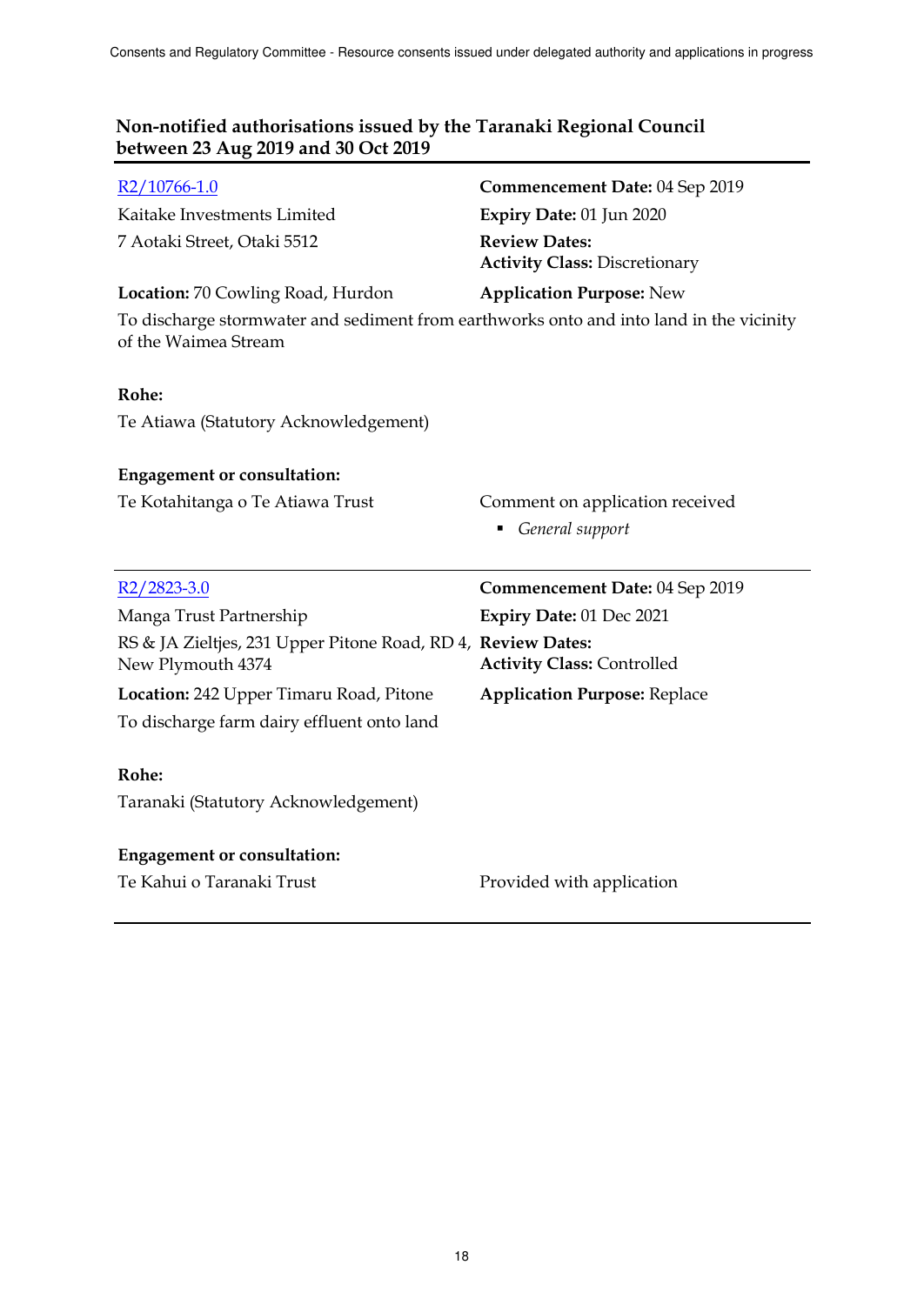| $R2/2405-3.0$                                                                                                                                                            | Commencement Date: 05 Sep 2019            |
|--------------------------------------------------------------------------------------------------------------------------------------------------------------------------|-------------------------------------------|
| Well Fed Limited                                                                                                                                                         | Expiry Date: 01 Dec 2043                  |
| 257 Lower Timaru Road, RD 4, New Plymouth Review Dates: June 2025, June 2031, June<br>4374                                                                               | 2037<br><b>Activity Class: Controlled</b> |
| Location: 257 Lower Timaru Road,<br>Tataraimaka                                                                                                                          | <b>Application Purpose: Replace</b>       |
| To discharge farm dairy effluent onto land                                                                                                                               |                                           |
|                                                                                                                                                                          |                                           |
| Rohe:                                                                                                                                                                    |                                           |
| Taranaki (Statutory Acknowledgement)                                                                                                                                     |                                           |
|                                                                                                                                                                          |                                           |
| <b>Engagement or consultation:</b>                                                                                                                                       |                                           |
| Te Kahui o Taranaki Trust                                                                                                                                                | Provided with application                 |
|                                                                                                                                                                          |                                           |
| $R2/1457-4.0$                                                                                                                                                            | Commencement Date: 05 Sep 2019            |
| Oud-Ade Farms Limited                                                                                                                                                    | Expiry Date: 01 Dec 2043                  |
| 451I Lower Pitone Road, RD 4, New Plymouth Review Dates: June 2025, June 2031, June<br>4374                                                                              | 2037                                      |
|                                                                                                                                                                          | <b>Activity Class: Controlled</b>         |
| Location: 254 Lower Parihaka Road,<br>Pungarehu                                                                                                                          | <b>Application Purpose: Replace</b>       |
| To discharge farm dairy effluent onto land, and until 1 December 2021 after treatment in an<br>oxidation pond system, into an unnamed tributary of the Waitotoroa Stream |                                           |
|                                                                                                                                                                          |                                           |

# **Rohe:**

Taranaki (Statutory Acknowledgement)

# **Engagement or consultation:**

Te Kahui o Taranaki Trust Provided with application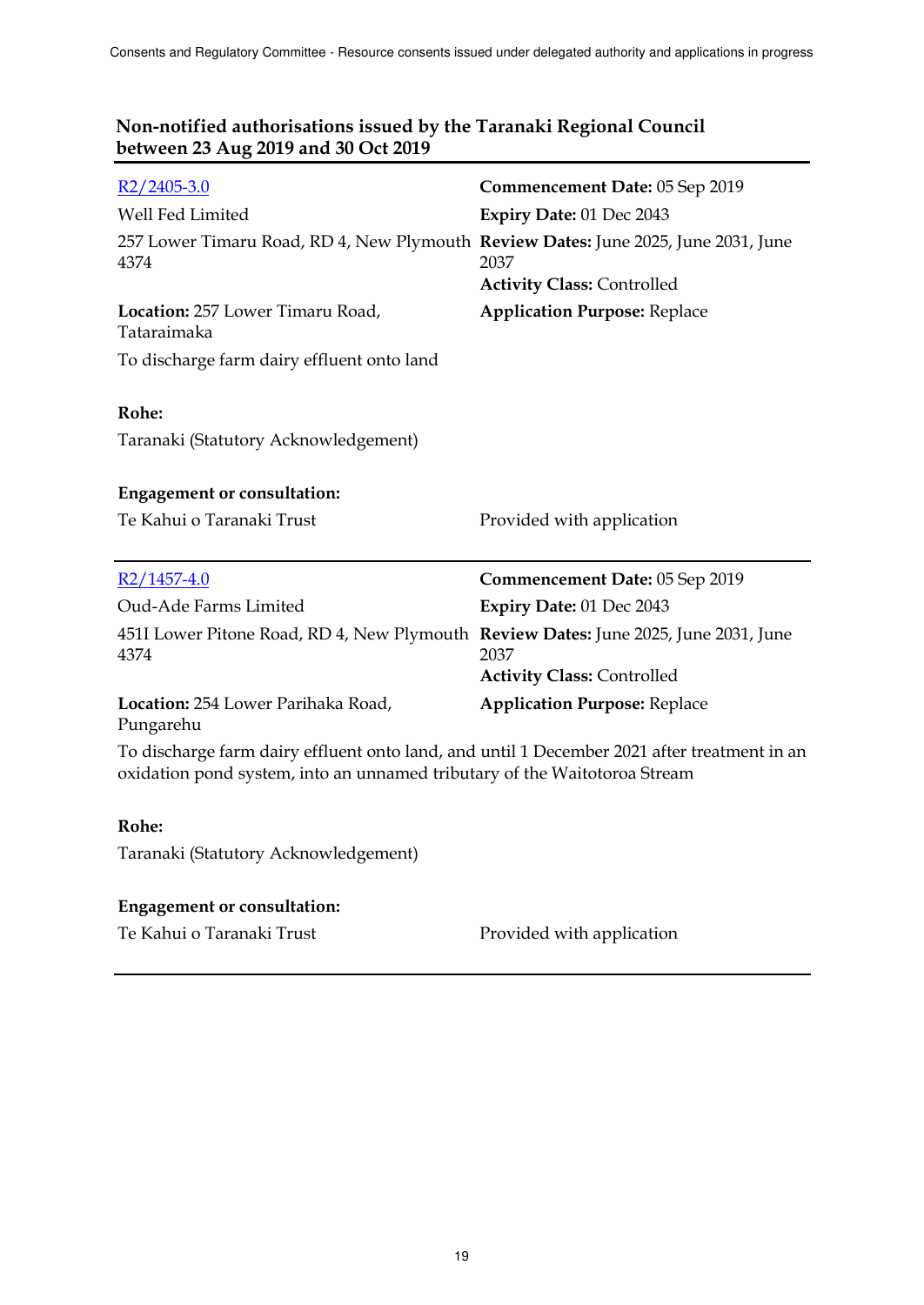Alexander Farms Limited **Expiry Date:** 01 Jun 2040 PO Box 75, Waverley 4544 **Review Dates:**

R2/10767-1.0 **Commencement Date:** 09 Sep 2019 **Activity Class:** Discretionary **Location:** 330 Peat Road, Waverley **Application Purpose:** New

To take and use groundwater from the Whenuakura aquifer for pasture irrigation

# **Rohe:**

Ngaa Rauru Kiitahi

| $R2/10768-1.0$                                                                                                                                                                                                                                  | Commencement Date: 09 Sep 2019                                             |
|-------------------------------------------------------------------------------------------------------------------------------------------------------------------------------------------------------------------------------------------------|----------------------------------------------------------------------------|
| Fernbrook (2011) Limited                                                                                                                                                                                                                        | Expiry Date: 01 Jun 2038                                                   |
| 495 Carrington Road, RD 1, New Plymouth<br>4371                                                                                                                                                                                                 | <b>Review Dates:</b><br><b>Activity Class: Discretionary</b>               |
| <b>Location:</b> Kindberg Road, New Plymouth                                                                                                                                                                                                    | <b>Application Purpose: New</b>                                            |
| To install a culvert in an unnamed tributary of the Huatoki Stream, including the<br>associated disturbance of the stream bed                                                                                                                   |                                                                            |
| Rohe:                                                                                                                                                                                                                                           |                                                                            |
| Te Atiawa (Statutory Acknowledgement)                                                                                                                                                                                                           |                                                                            |
| <b>Engagement or consultation:</b>                                                                                                                                                                                                              |                                                                            |
| Te Kotahitanga o Te Atiawa Trust                                                                                                                                                                                                                | Provided with application                                                  |
| R <sub>2</sub> /10763-1.0                                                                                                                                                                                                                       | Commencement Date: 10 Sep 2019                                             |
| NZEC Waihapa Limited                                                                                                                                                                                                                            | Expiry Date: 01 Jun 2034                                                   |
| PO Box 8440, New Plymouth 4342                                                                                                                                                                                                                  | <b>Review Dates: June Annually</b><br><b>Activity Class: Discretionary</b> |
| Location: Waihapa-B wellsite, 395 Cheal Road, Application Purpose: New<br>Stratford                                                                                                                                                             |                                                                            |
| To discharge produced water, well drilling fluids, well work over fluids, hydraulic<br>fracturing fluids and contaminated stormwater from hydrocarbon exploration and<br>production operations by deep well injection at the Waihapa-B wellsite |                                                                            |

# **Rohe:**

Ngati Ruanui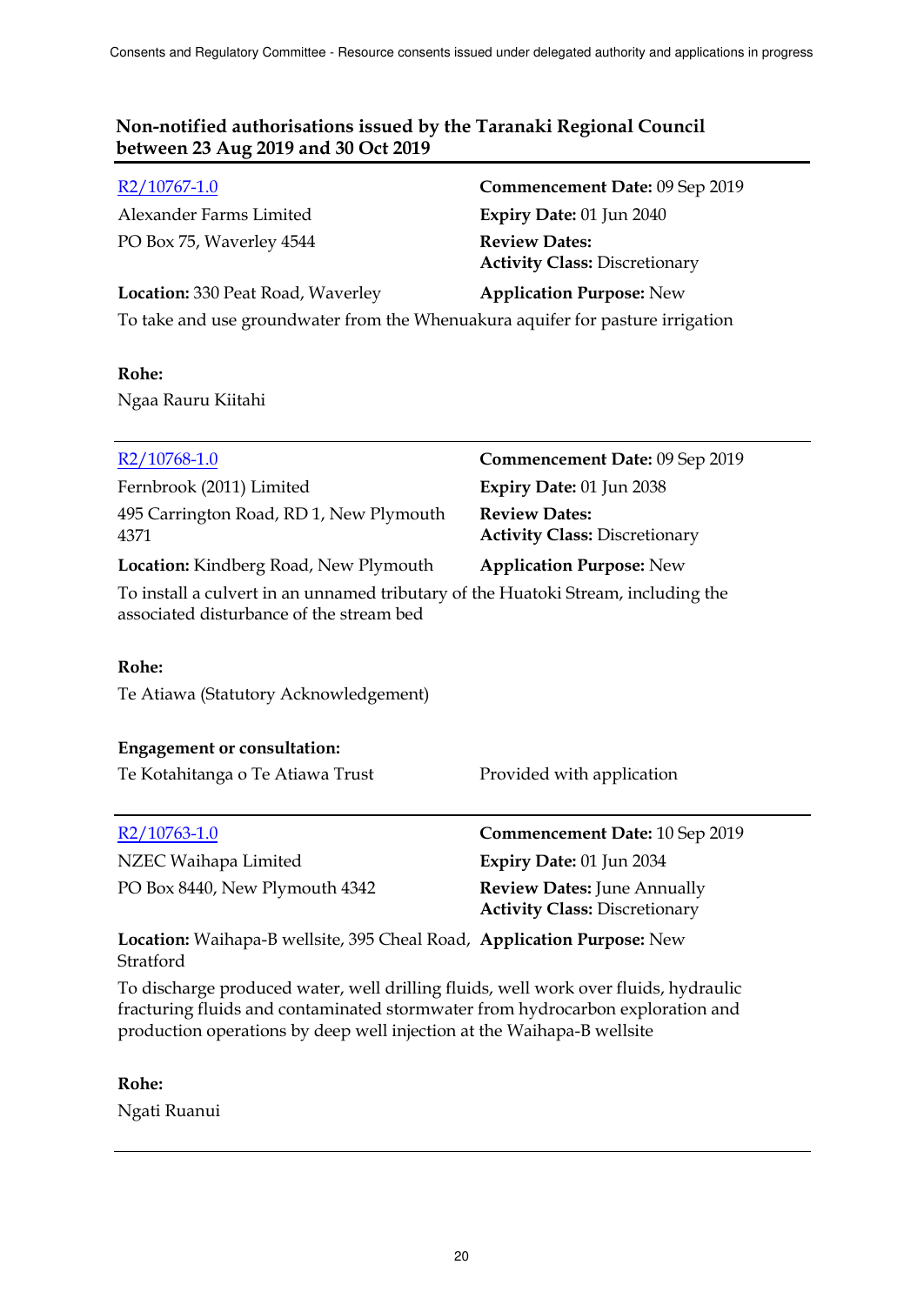| $R2/5570-3.0$                                                                   | Commencement Date: 17 Sep 2019                                                                                 |  |
|---------------------------------------------------------------------------------|----------------------------------------------------------------------------------------------------------------|--|
| Kaihihi Trust                                                                   | Expiry Date: 01 Jun 2037                                                                                       |  |
| C/-RH & AM Barron, 956 Main South Road,<br>RD 4, New Plymouth 4374              | Review Dates: June 2022, June 2025, June<br>2028, June 2031, June 2034<br><b>Activity Class: Discretionary</b> |  |
| Location: 189 Oxford Road, Okato                                                | <b>Application Purpose: Replace</b>                                                                            |  |
| To take and use water from the Mangatete Stream for pasture irrigation purposes |                                                                                                                |  |

#### **Rohe:**

Taranaki (Statutory Acknowledgement)

#### **Engagement or consultation:**

| Written approval provided      |
|--------------------------------|
| Written approval provided      |
| Agreed with Consent conditions |
| Written approval provided      |
| Written approval provided      |
| Agreed with Consent conditions |
| Consulted by applicant         |
|                                |

Todd Energy Limited **Expiry Date:** 01 Jun 2035 PO Box 802, New Plymouth 4340 **Review Dates:** June Annually

**Location:** KA1/7/19/20 wellsite, 360 Palmer Road, Kapuni

R2/10764-1.0 **Commencement Date:** 18 Sep 2019 **Activity Class:** Discretionary

**Application Purpose:** New

To discharge fluids from hydrocarbon exploration and production operations, including produced water, well drilling fluids, well work over fluids and hydraulic fracturing fluids, into the Matemateaonga Formation by deep well injection at the KA1/7/19/20 wellsite

#### **Rohe:**

Ngaruahine

#### **Engagement or consultation:**

Te Korowai O Ngaruahine Trust Consulted by applicant

Te Korowai O Ngaruahine Trust Comment on application received

*Do not oppose, subject to conditions*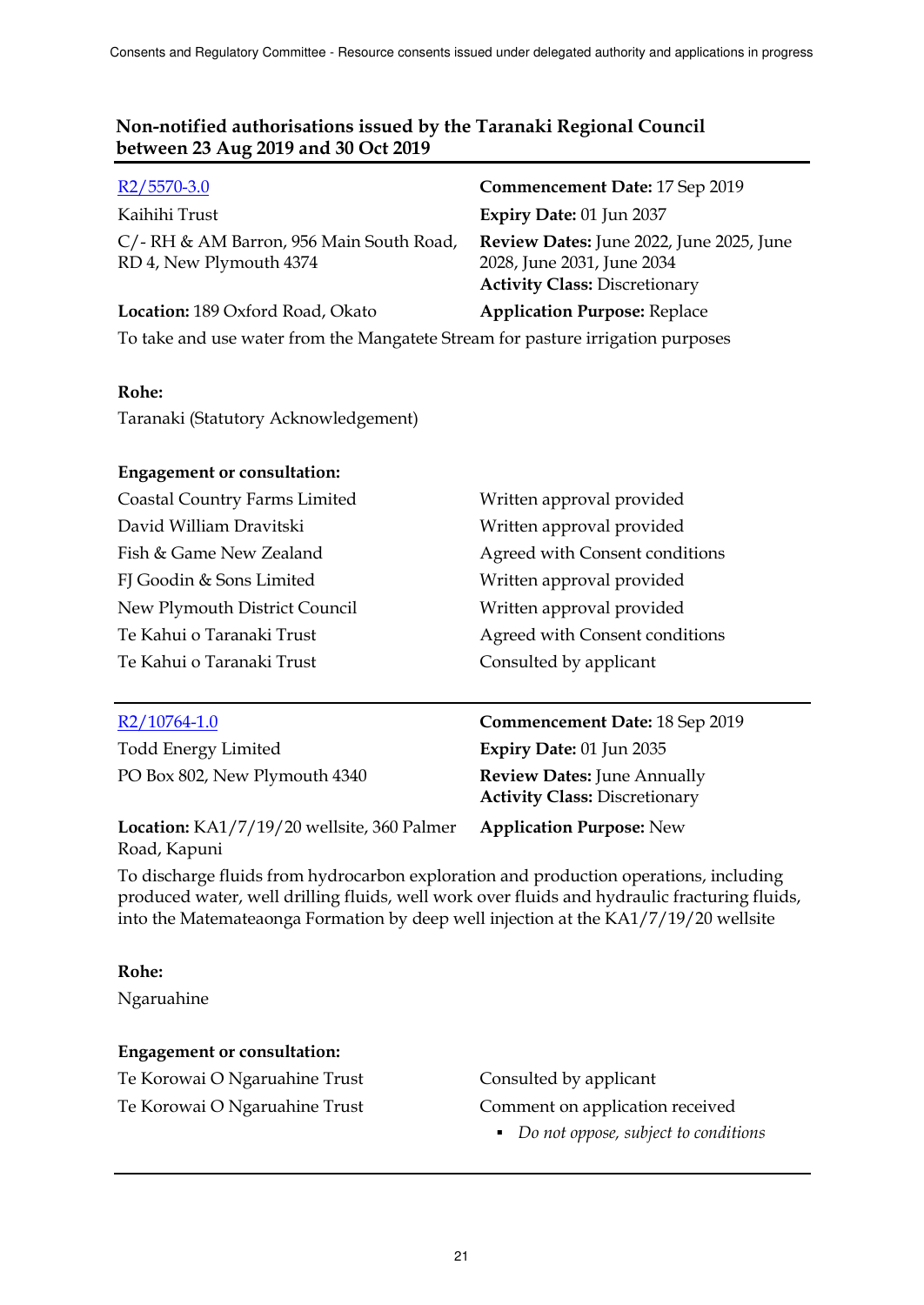New Plymouth District Council **Expiry Date:** 01 Jun 2020 Private Bag 2025, New Plymouth 4342 **Review Dates:**

# R2/10771-1.0 **Commencement Date:** 19 Sep 2019 **Activity Class:** Discretionary **Location:** 154A Wairau Road, Kaitake **Application Purpose:** New

To take groundwater to conduct pump testing for a water supply bore

# **Rohe:**

Taranaki

# **Engagement or consultation:**

| <b>Beverley Anne Powell</b> |
|-----------------------------|
| Ngati Tairi Hapu            |
| Oakura Farm Park Limited    |
| Te Kahui o Taranaki Trust   |
| Te Kahui o Taranaki Trust   |

Consulted by applicant Consulted by applicant Written approval provided Provided with application Consulted by applicant

New Plymouth District Council **Expiry Date:**

# R2/10770-1.0 **Commencement Date:** 19 Sep 2019

Private Bag 2025, New Plymouth 4342 **Review Dates:** June 2021, June 2027, June 2033, June 2039, June 2045, June 2051 **Activity Class:** Discretionary

# **Location:** 154A Wairau Road, Kaitake **Application Purpose:** New

To drill and construct a groundwater bore for public water supply purposes

# **Rohe:**

Taranaki

# **Engagement or consultation:**

Beverley Anne Powell Consulted by applicant Ngati Tairi Hapu Consulted by applicant Oakura Farm Park Limited Written approval provided Te Kahui o Taranaki Trust Provided with application Te Kahui o Taranaki Trust Consulted by applicant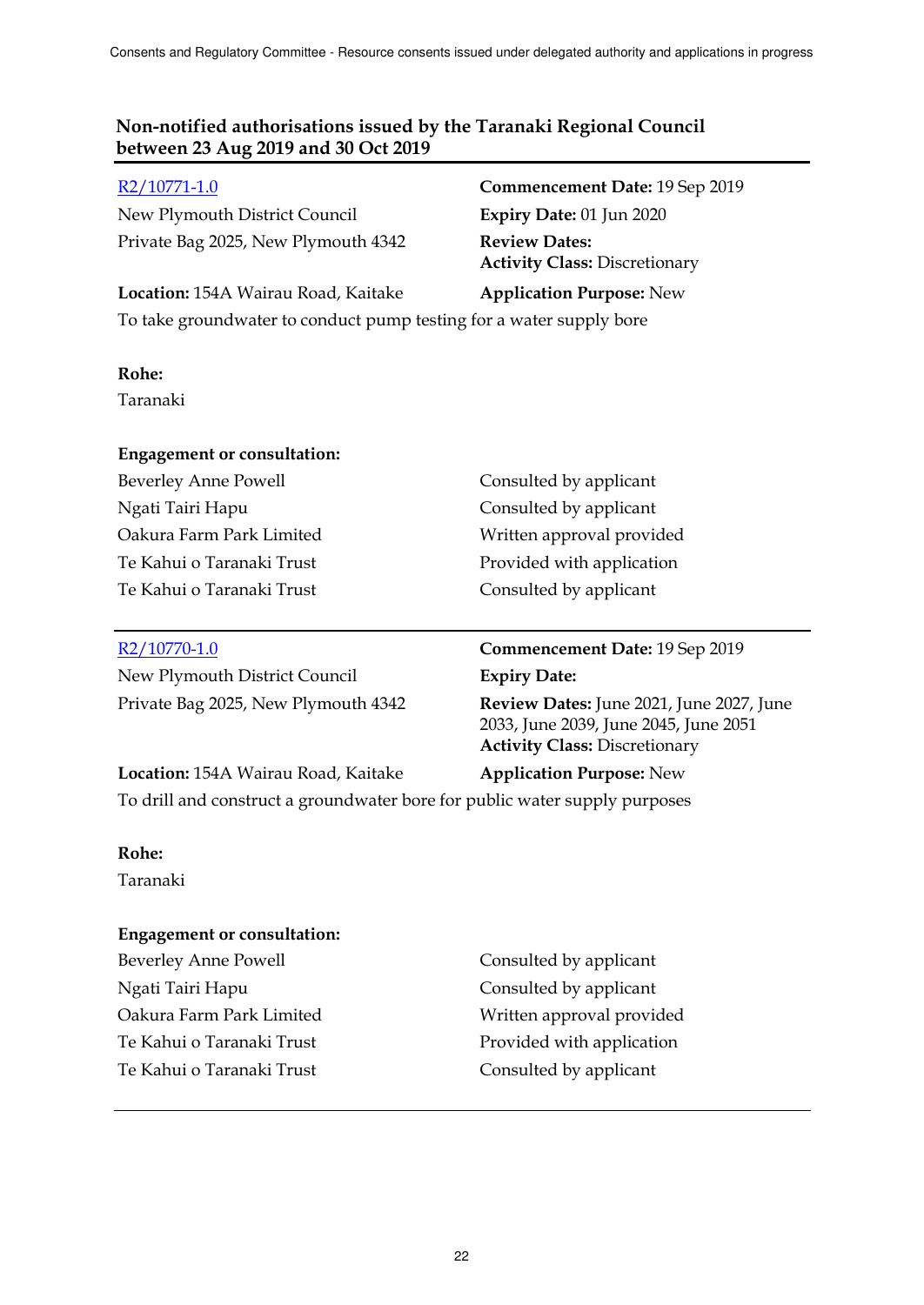Coastal Country Farms Limited **Expiry Date:** 01 Jun 2037 327 Hampton Road, RD 37, New Plymouth 4381

R2/5128-3.0 **Commencement Date:** 20 Sep 2019 **Review Dates:** June 2022, June 2025, June 2028, June 2031, June 2034 **Activity Class:** Discretionary

**Location:** 307 Hampton Road, Okato **Application Purpose:** Replace

To divert water from an unnamed tributary and the Kaihihi Stream into an adjacent excavated pond and to take water from the pond for pasture irrigation purposes

### **Rohe:**

Taranaki (Statutory Acknowledgement)

### **Engagement or consultation:**

FJ Goodin & Sons Limited Written approval provided Kaihihi Trust Written approval provided Mara Trust Written approval provided New Plymouth District Council Written approval provided Te Kahui o Taranaki Trust Consulted by applicant

Fish & Game New Zealand Agreed with Consent conditions Te Kahui o Taranaki Trust Agreed with Consent conditions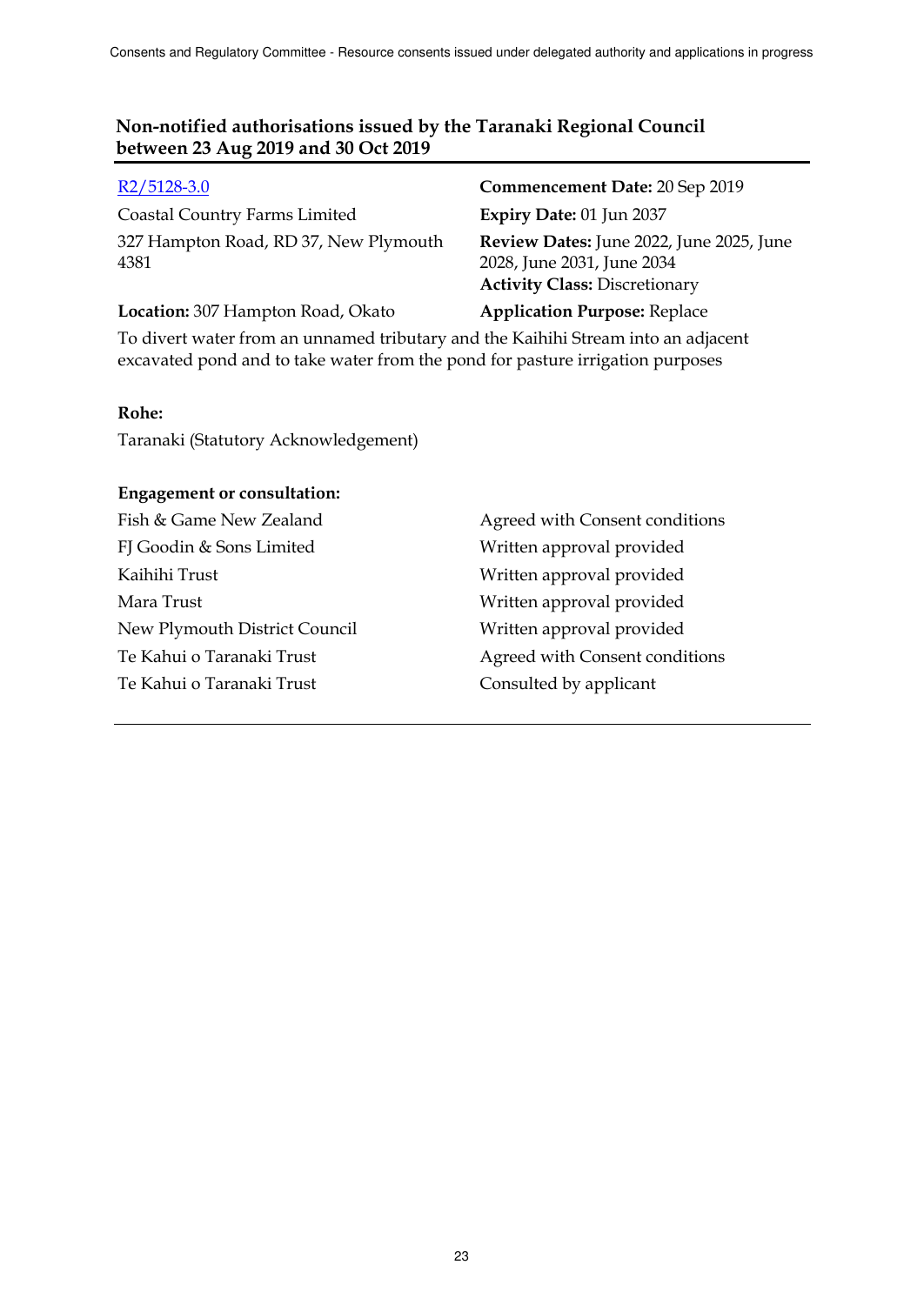| $R2/5778-2.0$                                                                 | Commencement Date: 20 Sep 2019                                                                                 |
|-------------------------------------------------------------------------------|----------------------------------------------------------------------------------------------------------------|
| Mara Trust                                                                    | Expiry Date: 01 Jun 2037                                                                                       |
| DW & MJ Dravitski, 51 Lower Kaihihi Road,<br>RD 37, New Plymouth 4381         | Review Dates: June 2022, June 2025, June<br>2028, June 2031, June 2034<br><b>Activity Class: Discretionary</b> |
| Location: 51 Lower Kahihi Road, Okato                                         | <b>Application Purpose: Replace</b>                                                                            |
| To take and use water from the Kaihihi Stream for pasture irrigation purposes |                                                                                                                |

### **Rohe:**

Taranaki (Statutory Acknowledgement)

# **Engagement or consultation:**

| Coastal Country Farms Limited | Written approval provided      |
|-------------------------------|--------------------------------|
| Fish & Game New Zealand       | Agreed with Consent conditions |
| FJ Goodin & Sons Limited      | Written approval provided      |
| Kaihihi Trust                 | Written approval provided      |
| New Plymouth District Council | Written approval provided      |
| Te Kahui o Taranaki Trust     | Agreed with Consent conditions |
| Te Kahui o Taranaki Trust     | Consulted by applicant         |
|                               |                                |

| R2/10287-1.1                                                                                                                    | Commencement Date: 23 Sep 2019       |
|---------------------------------------------------------------------------------------------------------------------------------|--------------------------------------|
| Waverley Wind Farm Limited                                                                                                      | Expiry Date: 01 Jun 2031             |
| C/- Q Building, 88 Coast Boulevard, Papamoa Review Dates: June Annually<br>Beach, Papamoa 3118                                  | <b>Activity Class: Discretionary</b> |
| Location: Rangikura, Dryden, Waipipi & Peat Application Purpose: Change<br>Roads, Waverley                                      |                                      |
| To reclaim four man-made ponds, including any associated diversion of water, removal of<br>vegetation and discharge of sediment |                                      |
|                                                                                                                                 |                                      |

Change of consent conditions to allow for the reclamation of an additional man-made pond

# **Rohe:**

Ngaa Rauru Kiitahi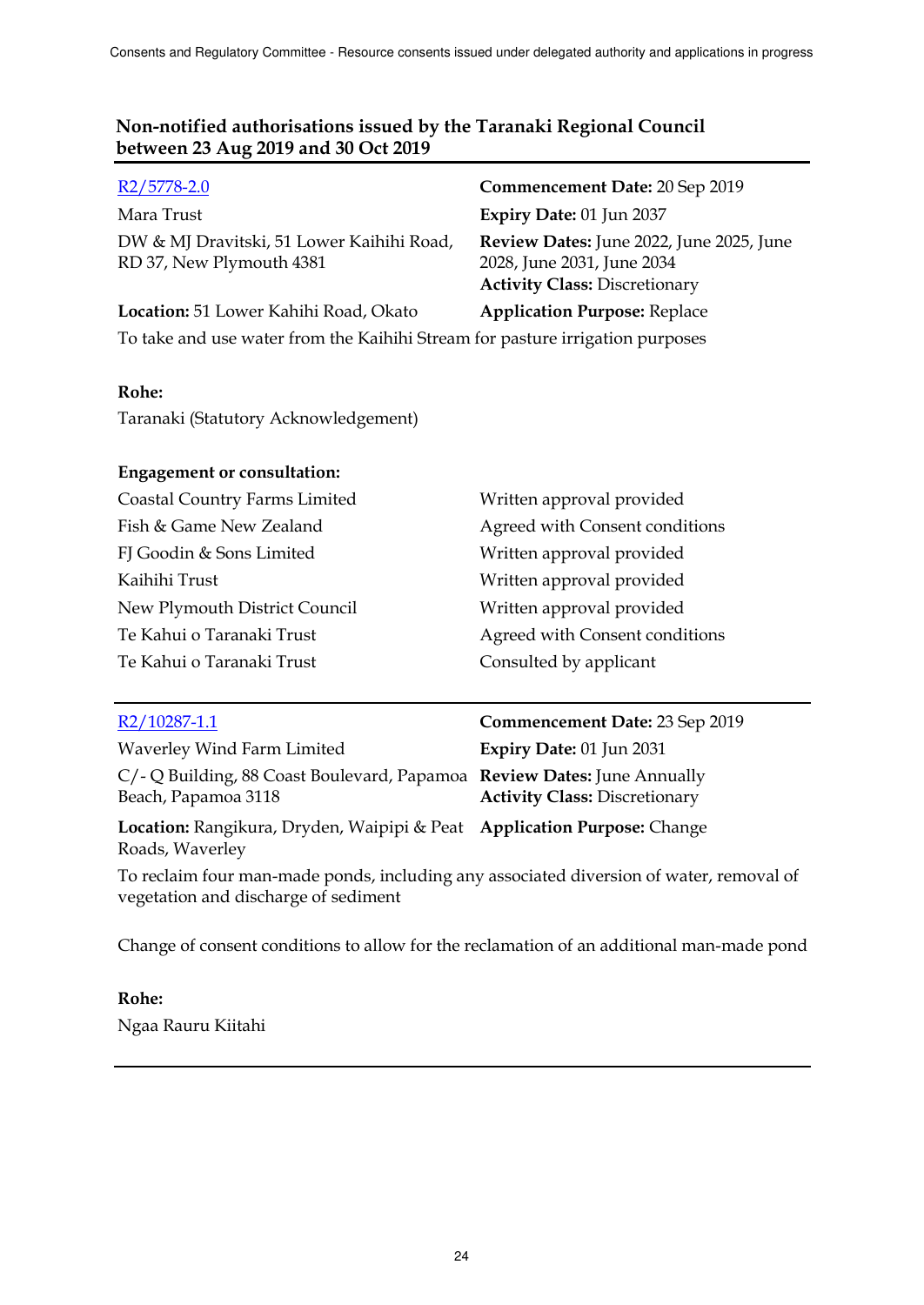| R2/10773-1.0                                                              | Commencement Date: 23 Sep 2019                               |
|---------------------------------------------------------------------------|--------------------------------------------------------------|
| Papa Rererangi i Puketapu Limited (NP<br>Airport)                         | Expiry Date: 01 Jun 2021                                     |
| C/- New Plymouth District Council, Private<br>Bag 2025, New Plymouth 4340 | <b>Review Dates:</b><br><b>Activity Class: Discretionary</b> |
| Location: 192 Airport Drive, New Plymouth                                 | <b>Application Purpose: New</b>                              |
| To discharge contaminants onto and into land                              |                                                              |
|                                                                           |                                                              |
| Rohe:                                                                     |                                                              |
| Te Atiawa (Statutory Acknowledgement)                                     |                                                              |
| <b>Engagement or consultation:</b>                                        |                                                              |
| Te Kotahitanga o Te Atiawa Trust                                          | Consulted by applicant                                       |
| Te Kotahitanga o Te Atiawa Trust                                          | Comment on application received                              |
|                                                                           | Do not oppose, subject to conditions<br>٠                    |
|                                                                           | Application lacks sufficient detail                          |
|                                                                           |                                                              |
| $R2/3017-3.0$                                                             | Commencement Date: 23 Sep 2019                               |
| PKW Farms LP                                                              | Expiry Date: 01 Dec 2046                                     |
| PO Box 241, New Plymouth 4340                                             | Review Dates: June 2028, June 2034, June                     |

2040

**Activity Class:** Controlled

# **Non-notified authorisations issued by the Taranaki Regional Council between 23 Aug 2019 and 30 Oct 2019**

**Location:** 682 Meremere Road, Ohangai **Application Purpose:** Replace To discharge farm dairy effluent onto land

#### **Rohe:**

Ngati Ruanui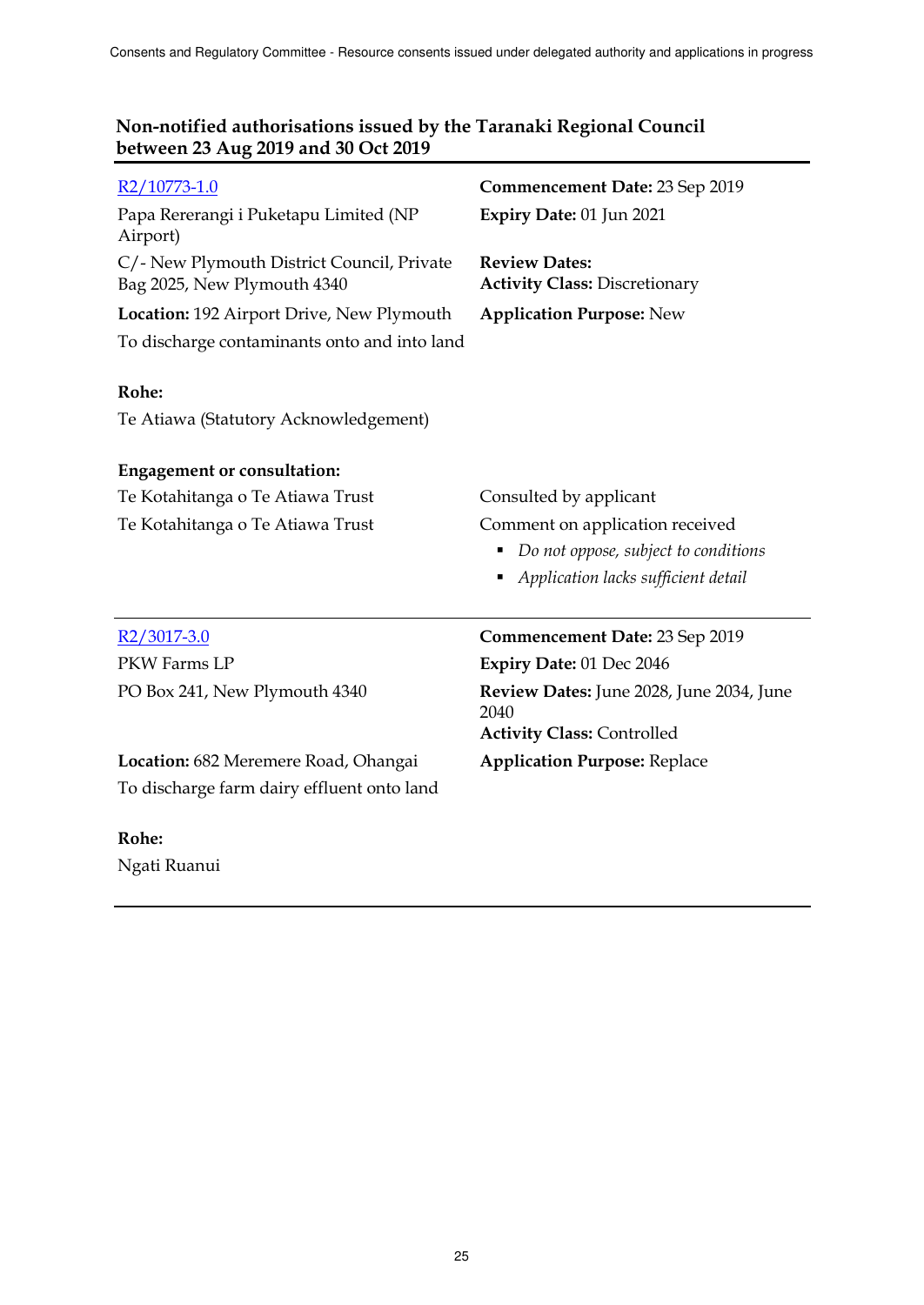| R <sub>2</sub> /3011-3.0                   | Commencement Date: 24 Sep 2019                                                        |
|--------------------------------------------|---------------------------------------------------------------------------------------|
| PKW Farms LP                               | Expiry Date: 01 Dec 2046                                                              |
| PO Box 241, New Plymouth 4340              | Review Dates: June 2028, June 2034, June<br>2040<br><b>Activity Class: Controlled</b> |
| Location: 98 Grant Road, Hawera            | <b>Application Purpose: Replace</b>                                                   |
| To discharge farm dairy effluent onto land |                                                                                       |
| Rohe:                                      |                                                                                       |
| Ngati Ruanui                               |                                                                                       |
| R <sub>2</sub> /2432-3.0                   | <b>Commencement Date: 24 Sep 2019</b>                                                 |
| FJ Mullan & JA Mullan Family Trust         | Expiry Date: 01 Dec 2043                                                              |
| PO Box 17, Opunake 4645                    | Review Dates: June 2025, June 2031, June<br>2037<br><b>Activity Class: Controlled</b> |
| Location: Ngariki Road, Oaonui             | <b>Application Purpose: Replace</b>                                                   |
| To discharge farm dairy effluent onto land |                                                                                       |
| Rohe:                                      |                                                                                       |
| Taranaki (Statutory Acknowledgement)       |                                                                                       |
| <b>Engagement or consultation:</b>         |                                                                                       |
| Te Kahui o Taranaki Trust                  | Provided with application                                                             |

26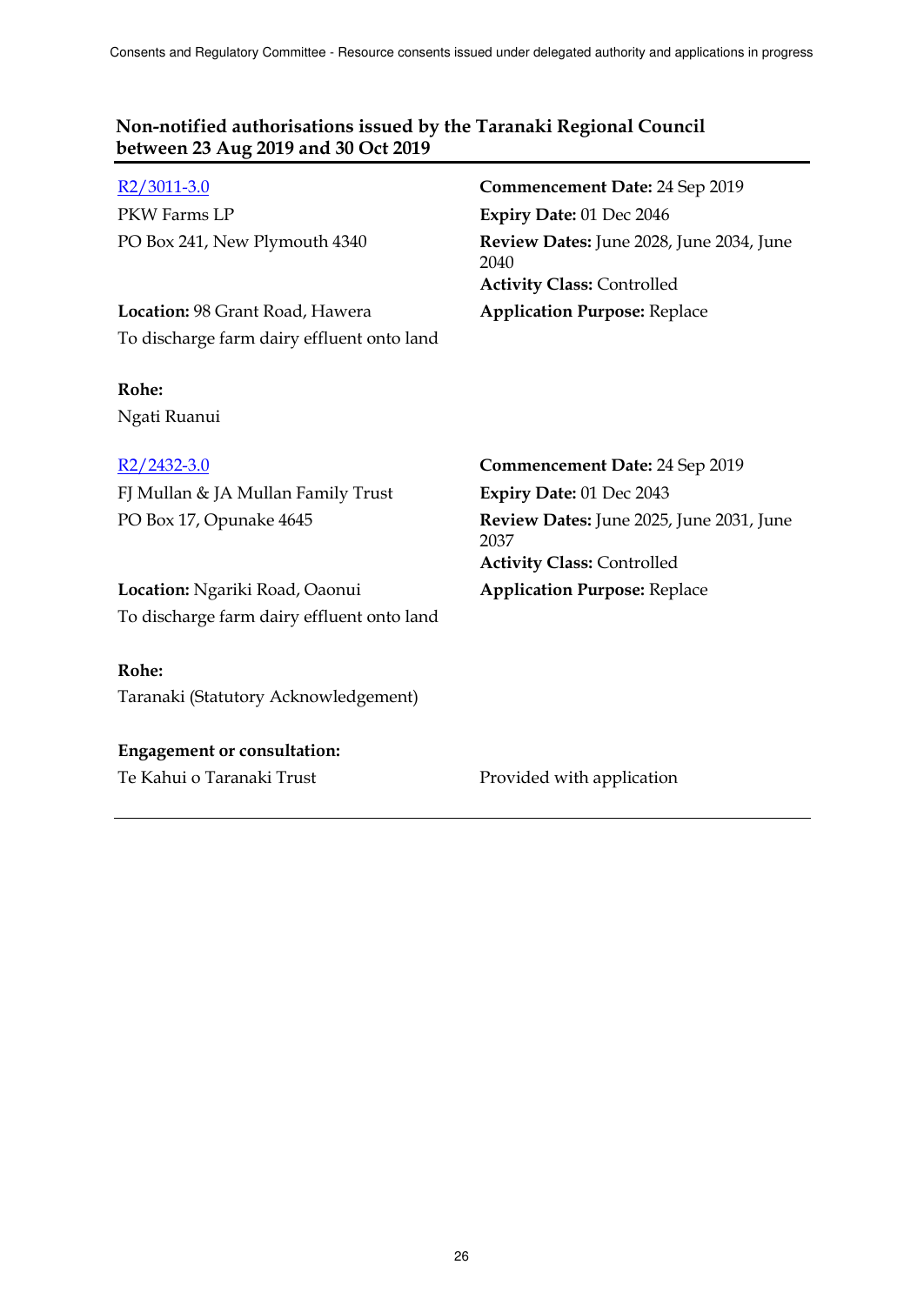| $R2/1640-4.0$                                                                                           | Commencement Date: 24 Sep 2019            |
|---------------------------------------------------------------------------------------------------------|-------------------------------------------|
| FJ Goodin & Sons Limited                                                                                | Expiry Date: 01 Dec 2043                  |
| Frank & Shirley Goodin, 404 Kaihihi Road, RD Review Dates: June 2025, June 2031, June<br>37, Okato 4381 | 2037<br><b>Activity Class: Controlled</b> |
| Location: Kaihihi Road, Okato                                                                           | <b>Application Purpose: Replace</b>       |
| To discharge farm dairy effluent onto land                                                              |                                           |
| Rohe:<br>Taranaki (Statutory Acknowledgement)                                                           |                                           |
| <b>Engagement or consultation:</b>                                                                      |                                           |
| Te Kahui o Taranaki Trust                                                                               | Provided with application                 |
|                                                                                                         |                                           |
|                                                                                                         |                                           |
| R2/10776-1.0                                                                                            | Commencement Date: 26 Sep 2019            |
| South Taranaki District Council                                                                         | Expiry Date: 01 Jun 2034                  |
| Chief Executive, Private Bag 902, Hawera 4640 Review Dates: June 2022, June 2028                        | <b>Activity Class: Discretionary</b>      |
| Location: Waiinu Beach Road, Waitotara                                                                  | <b>Application Purpose: New</b>           |
| To install a willow brush wall for erosion protection on the bank of the Waitotara River                |                                           |
|                                                                                                         |                                           |
| Rohe:                                                                                                   |                                           |
| Ngaa Rauru Kiitahi (Statutory Acknowledgement)                                                          |                                           |
|                                                                                                         |                                           |
| <b>Engagement or consultation:</b>                                                                      |                                           |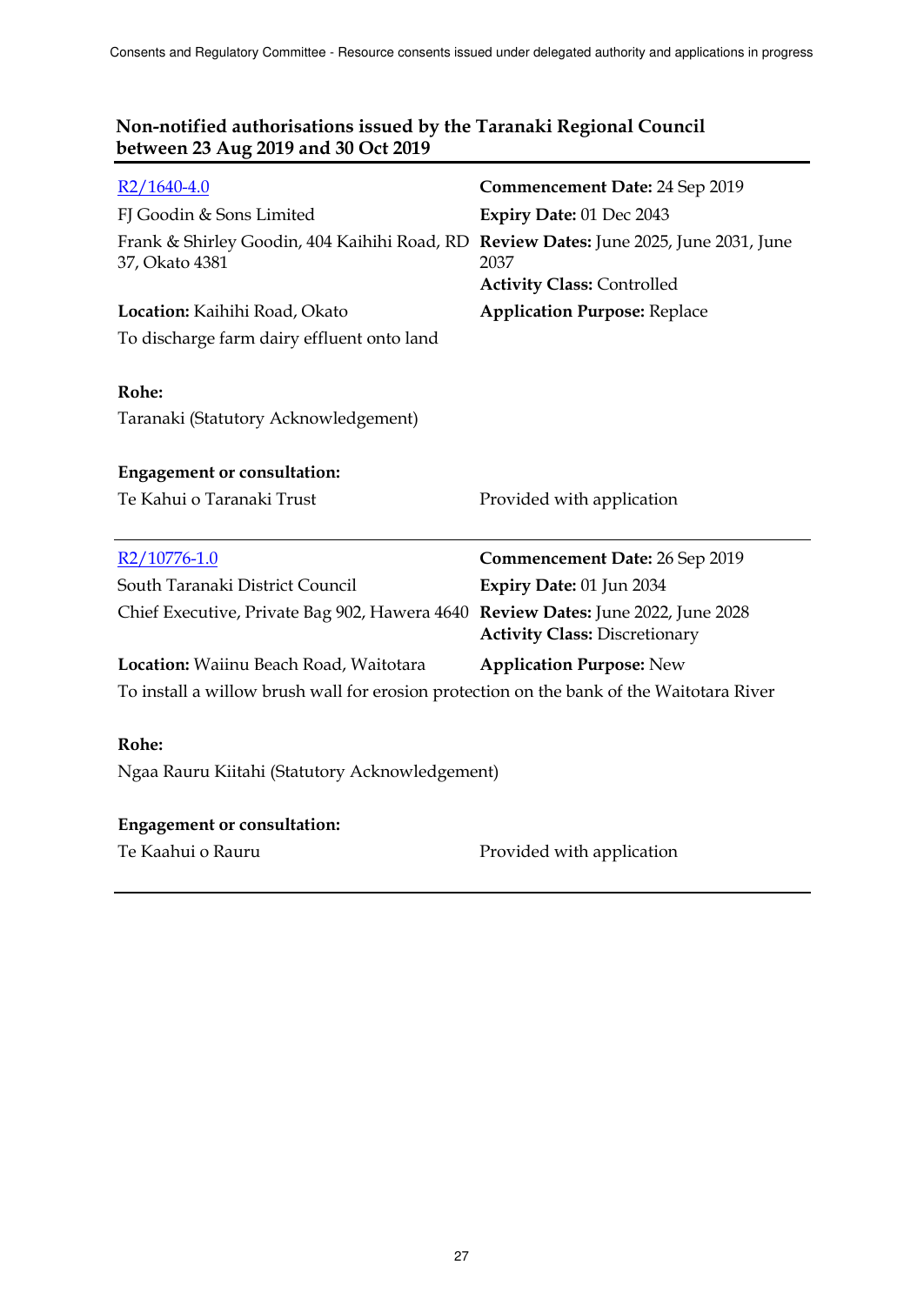| $R2/0574-3.0$                                                                          | Commencement Date: 02 Oct 2019                                                        |
|----------------------------------------------------------------------------------------|---------------------------------------------------------------------------------------|
| Twin Peaks No 1 & No 2 Trusts                                                          | Expiry Date: 01 Dec 2043                                                              |
| 29 Brown Road, RD 42, Waitara 4382                                                     | Review Dates: June 2025, June 2031, June<br>2037<br><b>Activity Class: Controlled</b> |
| Location: 103 Turu Road, Oaonui                                                        | <b>Application Purpose: Replace</b>                                                   |
| To discharge farm dairy effluent onto land                                             |                                                                                       |
| Rohe:                                                                                  |                                                                                       |
| Taranaki (Statutory Acknowledgement)                                                   |                                                                                       |
| <b>Engagement or consultation:</b>                                                     |                                                                                       |
| Te Kahui o Taranaki Trust                                                              | Provided with application                                                             |
|                                                                                        |                                                                                       |
| $R2/2412-3.0$                                                                          | Commencement Date: 02 Oct 2019                                                        |
| Richard & Wendy Goodwin                                                                | Expiry Date: 01 Dec 2043                                                              |
| 1989 Pitone Road, RD 4, New Plymouth 4374                                              | Review Dates: June 2025, June 2031, June<br>2037                                      |
|                                                                                        | <b>Activity Class: Controlled</b>                                                     |
| Location: 1989 Upper Pitone Road, Pitone<br>To discharge farm dairy effluent onto land | <b>Application Purpose: Replace</b>                                                   |
| Rohe:                                                                                  |                                                                                       |
| Taranaki (Statutory Acknowledgement)                                                   |                                                                                       |
| <b>Engagement or consultation:</b>                                                     |                                                                                       |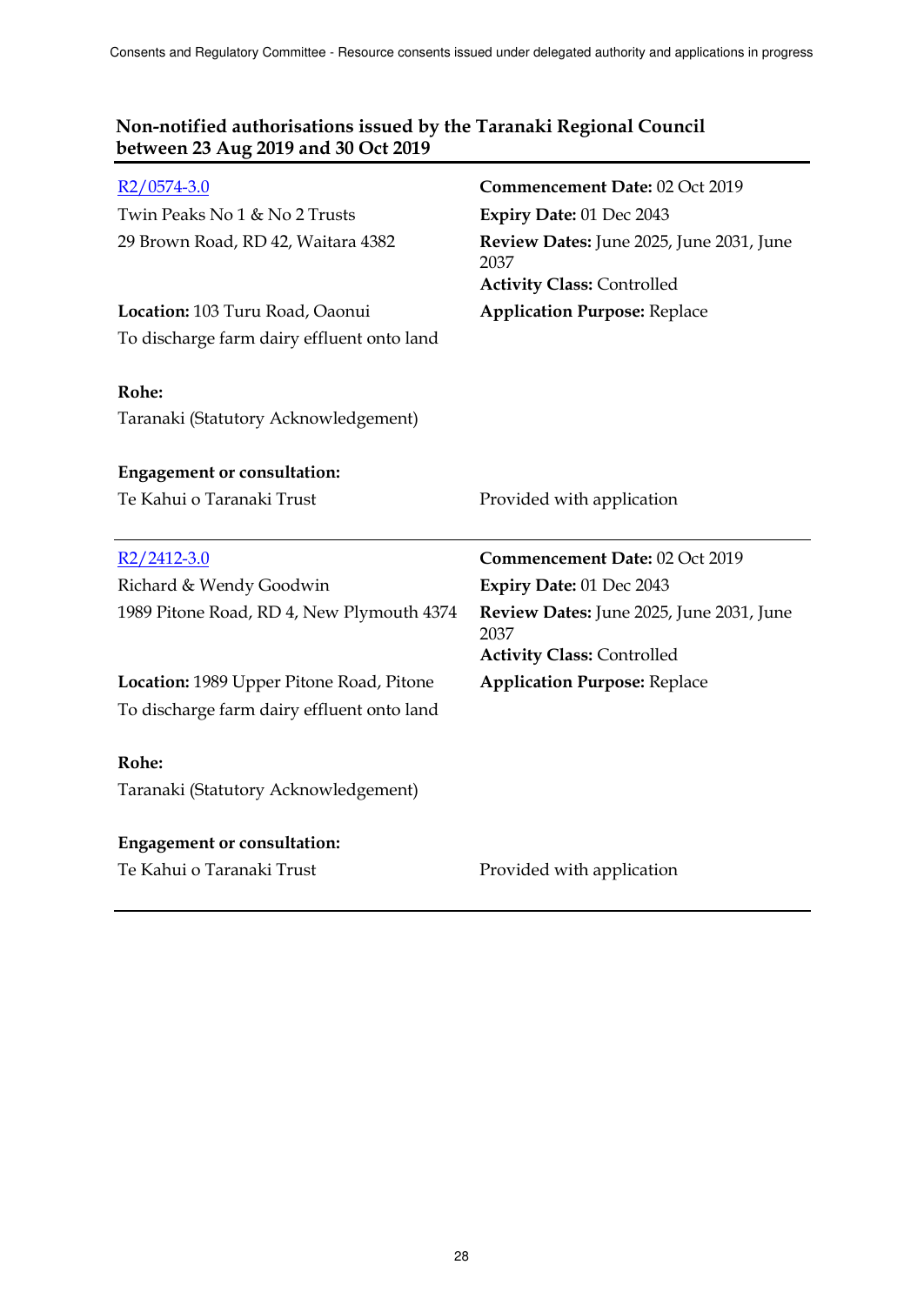| $R2/1678-4.0$                                                                                                                                                                                                                                                                                                                                                                                                                                                 | Commencement Date: 02 Oct 2019                                                        |  |
|---------------------------------------------------------------------------------------------------------------------------------------------------------------------------------------------------------------------------------------------------------------------------------------------------------------------------------------------------------------------------------------------------------------------------------------------------------------|---------------------------------------------------------------------------------------|--|
| Anderson Family Trust                                                                                                                                                                                                                                                                                                                                                                                                                                         | Expiry Date: 01 Dec 2025                                                              |  |
| DC & MA Anderson, 678 Mid Kahui Road, RD Review Dates: June 2021, June 2023, June<br>34, Opunake 4684                                                                                                                                                                                                                                                                                                                                                         | 2025<br><b>Activity Class: Controlled</b>                                             |  |
| Location: 68 Upper Kahui Road, Rahotu                                                                                                                                                                                                                                                                                                                                                                                                                         | <b>Application Purpose: Replace</b>                                                   |  |
| To discharge farm dairy effluent:<br>onto land and, after treatment in an oxidation pond system, constructed drain and<br>wetland, into an unnamed tributary of the Pungaereere Stream if the land disposal area is<br>unsuitable for effluent disposal; and,<br>until 1 December 2020 to discharge farm dairy effluent after treatment in an oxidation pond<br>system, constructed drain and wetland, into an unnamed tributary of the Pungaereere<br>Stream |                                                                                       |  |
| Rohe:                                                                                                                                                                                                                                                                                                                                                                                                                                                         |                                                                                       |  |
| Taranaki (Statutory Acknowledgement)                                                                                                                                                                                                                                                                                                                                                                                                                          |                                                                                       |  |
| <b>Engagement or consultation:</b>                                                                                                                                                                                                                                                                                                                                                                                                                            |                                                                                       |  |
| Te Kahui o Taranaki Trust                                                                                                                                                                                                                                                                                                                                                                                                                                     | Provided with application                                                             |  |
| $R2/0578-3.0$                                                                                                                                                                                                                                                                                                                                                                                                                                                 | Commencement Date: 02 Oct 2019                                                        |  |
| FJ Mullan & JA Mullan Family Trust                                                                                                                                                                                                                                                                                                                                                                                                                            | Expiry Date: 01 Dec 2043                                                              |  |
| PO Box 17, Opunake 4645                                                                                                                                                                                                                                                                                                                                                                                                                                       | Review Dates: June 2025, June 2031, June<br>2037<br><b>Activity Class: Controlled</b> |  |
| Location: 12 Ngariki Road, Rahotu                                                                                                                                                                                                                                                                                                                                                                                                                             | <b>Application Purpose: Replace</b>                                                   |  |
| To discharge farm dairy effluent onto land, and until 1 December 2021 after treatment in an<br>oxidation pond system, into an unnamed tributary of the Tangihapu Stream                                                                                                                                                                                                                                                                                       |                                                                                       |  |

## **Rohe:**

Taranaki (Statutory Acknowledgement)

# **Engagement or consultation:**

# Te Kahui o Taranaki Trust Comment on application received

*General support*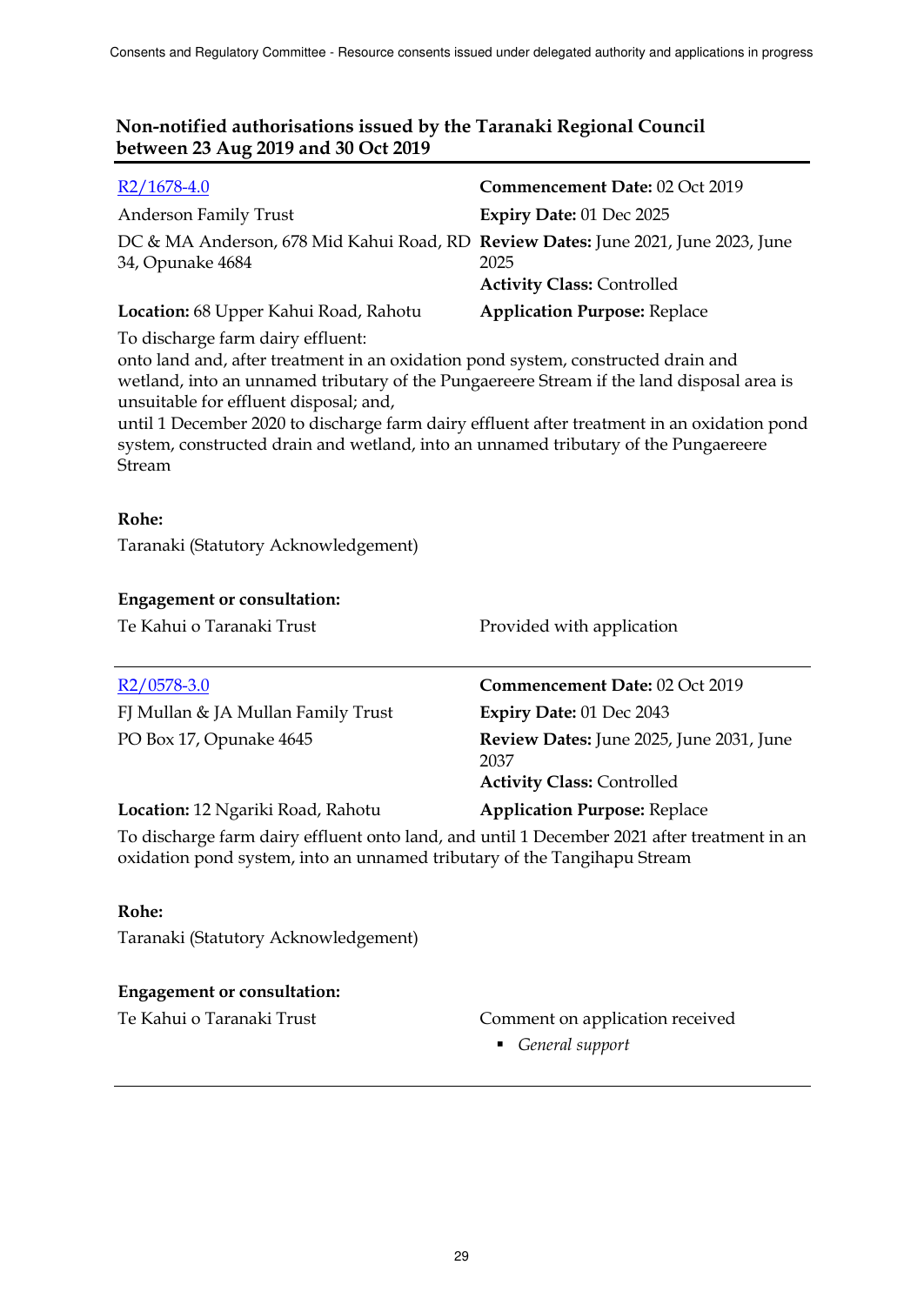| $R2/2858-3.0$                                                                                          | Commencement Date: 03 Oct 2019                                                        |
|--------------------------------------------------------------------------------------------------------|---------------------------------------------------------------------------------------|
| AJ Schrader Family Trust                                                                               | Expiry Date: 01 Dec 2043                                                              |
| 106 Wataroa Road, RD 35, Opunake 4685                                                                  | Review Dates: June 2025, June 2031, June<br>2037<br><b>Activity Class: Controlled</b> |
| Location: 106 Wataroa Road, Pungarehu                                                                  | <b>Application Purpose: Replace</b>                                                   |
| To discharge farm dairy effluent onto land                                                             |                                                                                       |
| Rohe:<br>Taranaki (Statutory Acknowledgement)                                                          |                                                                                       |
| <b>Engagement or consultation:</b>                                                                     |                                                                                       |
| Te Kahui o Taranaki Trust                                                                              | Provided with application                                                             |
|                                                                                                        |                                                                                       |
| R <sub>2</sub> /10774-1.0                                                                              | Commencement Date: 03 Oct 2019                                                        |
| Puketahi Farms Limited                                                                                 | Expiry Date: 01 Jun 2034                                                              |
| 1029A Wingrove Road, RD 23, Stratford 4393                                                             | Review Dates: June 2022, June 2028<br><b>Activity Class: Discretionary</b>            |
| Location: 625 Wingrove Road, Punkengahu                                                                | <b>Application Purpose: New</b>                                                       |
| To install a culvert in the Katatuna Stream, including the associated disturbance of the<br>stream bed |                                                                                       |
| Rohe <sup>.</sup>                                                                                      |                                                                                       |

#### **Rohe:**

Ngati Ruanui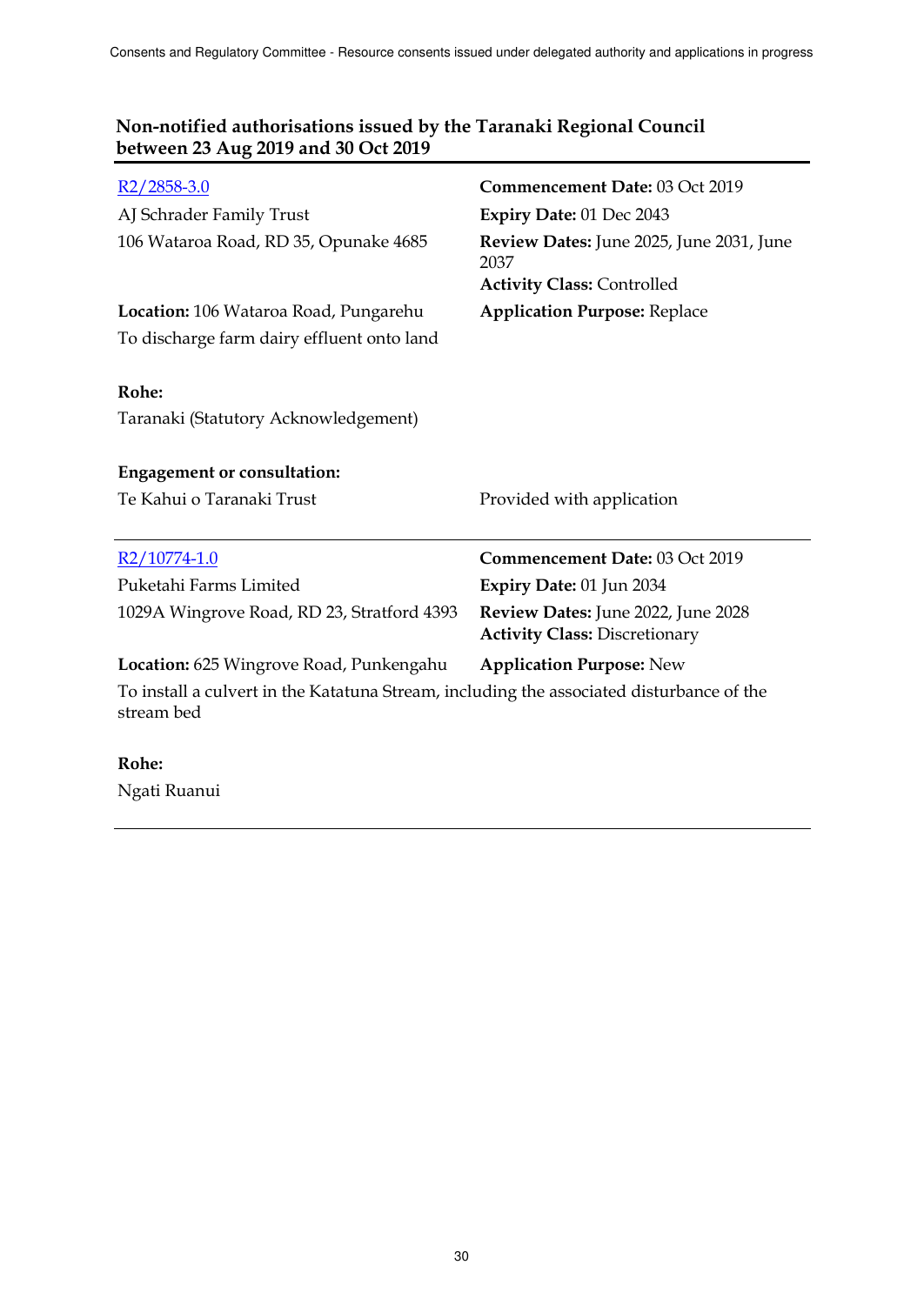| $R2/3347-3.0$                                 | Commencement Date: 04 Oct 2019                                                        |
|-----------------------------------------------|---------------------------------------------------------------------------------------|
| <b>Coastal Country Farms Limited</b>          | Expiry Date: 01 Dec 2043                                                              |
| 327 Hampton Road, RD 37, New Plymouth<br>4381 | Review Dates: June 2025, June 2031, June<br>2037<br><b>Activity Class: Controlled</b> |
| Location: 327 Hampton Road, Okato             | <b>Application Purpose: Replace</b>                                                   |
| To discharge farm dairy effluent onto land    |                                                                                       |
|                                               |                                                                                       |
| Rohe:                                         |                                                                                       |
| Taranaki (Statutory Acknowledgement)          |                                                                                       |
|                                               |                                                                                       |
| <b>Engagement or consultation:</b>            |                                                                                       |
| Te Kahui o Taranaki Trust                     | Provided with application                                                             |
|                                               |                                                                                       |
|                                               |                                                                                       |
| $R2/2129-3.0$                                 | Commencement Date: 04 Oct 2019                                                        |
| Valentia Trust Partnership                    | Expiry Date: 01 Dec 2043                                                              |
| 84 Kaihihi Road Upper, Okato 4335             | Review Dates: June 2025, June 2031, June<br>2037                                      |
|                                               | <b>Activity Class: Controlled</b>                                                     |
| Location: 84 Kaihihi Road Upper, Okato        | <b>Application Purpose: Replace</b>                                                   |
| To discharge farm dairy effluent onto land    |                                                                                       |
|                                               |                                                                                       |
| Rohe:                                         |                                                                                       |
| Taranaki (Statutory Acknowledgement)          |                                                                                       |
| <b>Engagement or consultation:</b>            |                                                                                       |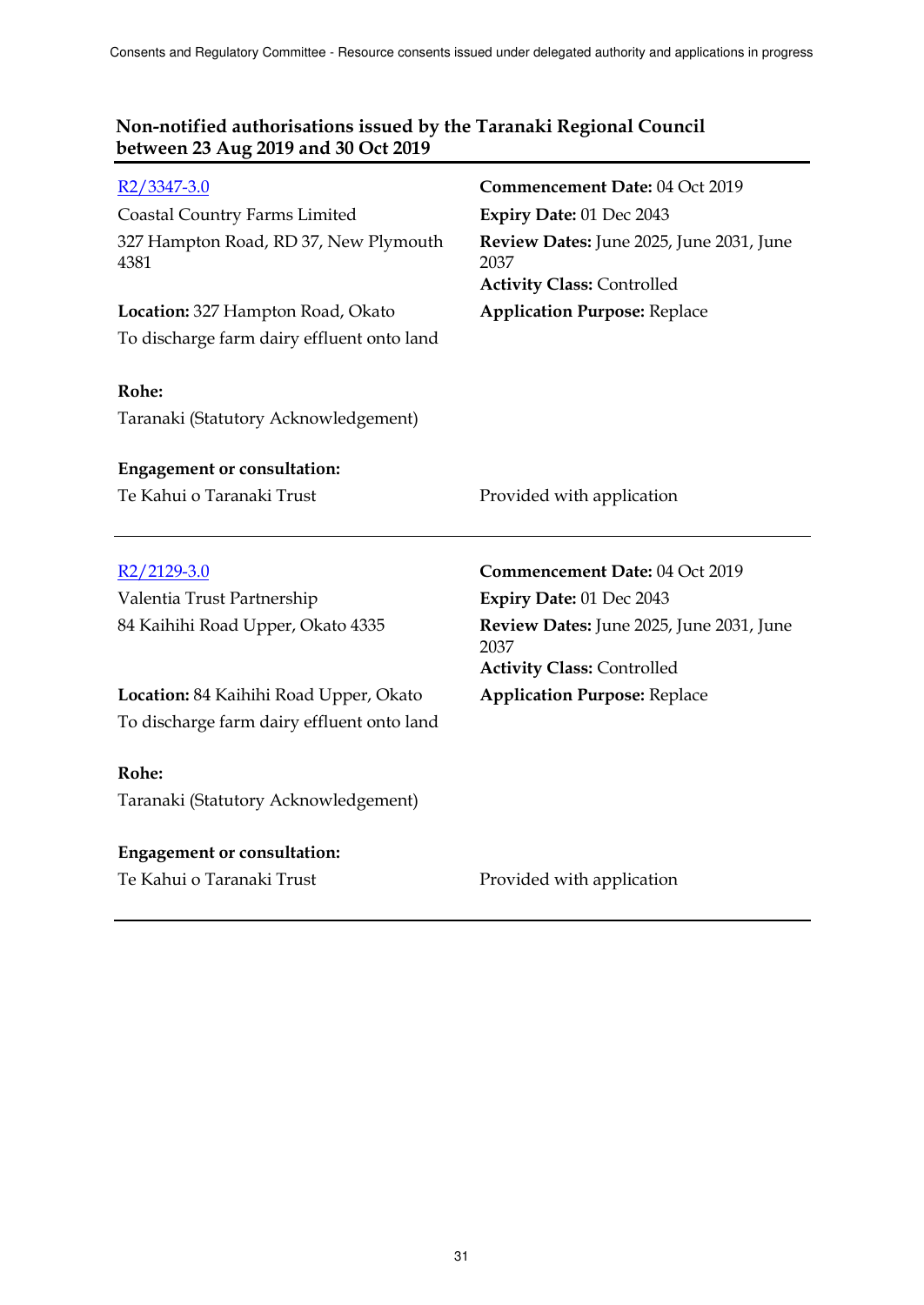Avatar Glen Limited **Expiry Date:** 01 Jun 2038

R2/10775-1.0 **Commencement Date:** 08 Oct 2019 PO Box 7015, Fitzroy 4341 **Review Dates:** June 2026, June 2032 **Activity Class:** Discretionary

### **Location:** 446 Mountain Road, Lepperton **Application Purpose:** New

To install a culvert in an unnamed tributary of the Waiongana Stream, including the associated disturbance of the stream bed

#### **Rohe:**

Te Atiawa (Statutory Acknowledgement)

#### **Engagement or consultation:**

- Brian William Weston Weston Written approval provided Brian William Weston Consulted by applicant Jennifer Anne Johnstone Written approval provided Jennifer Anne Johnstone Consulted by applicant
- Te Kotahitanga o Te Atiawa Trust Comment on application received
	- *Application lacks sufficient detail*
	- *Inconsistent with IEMP*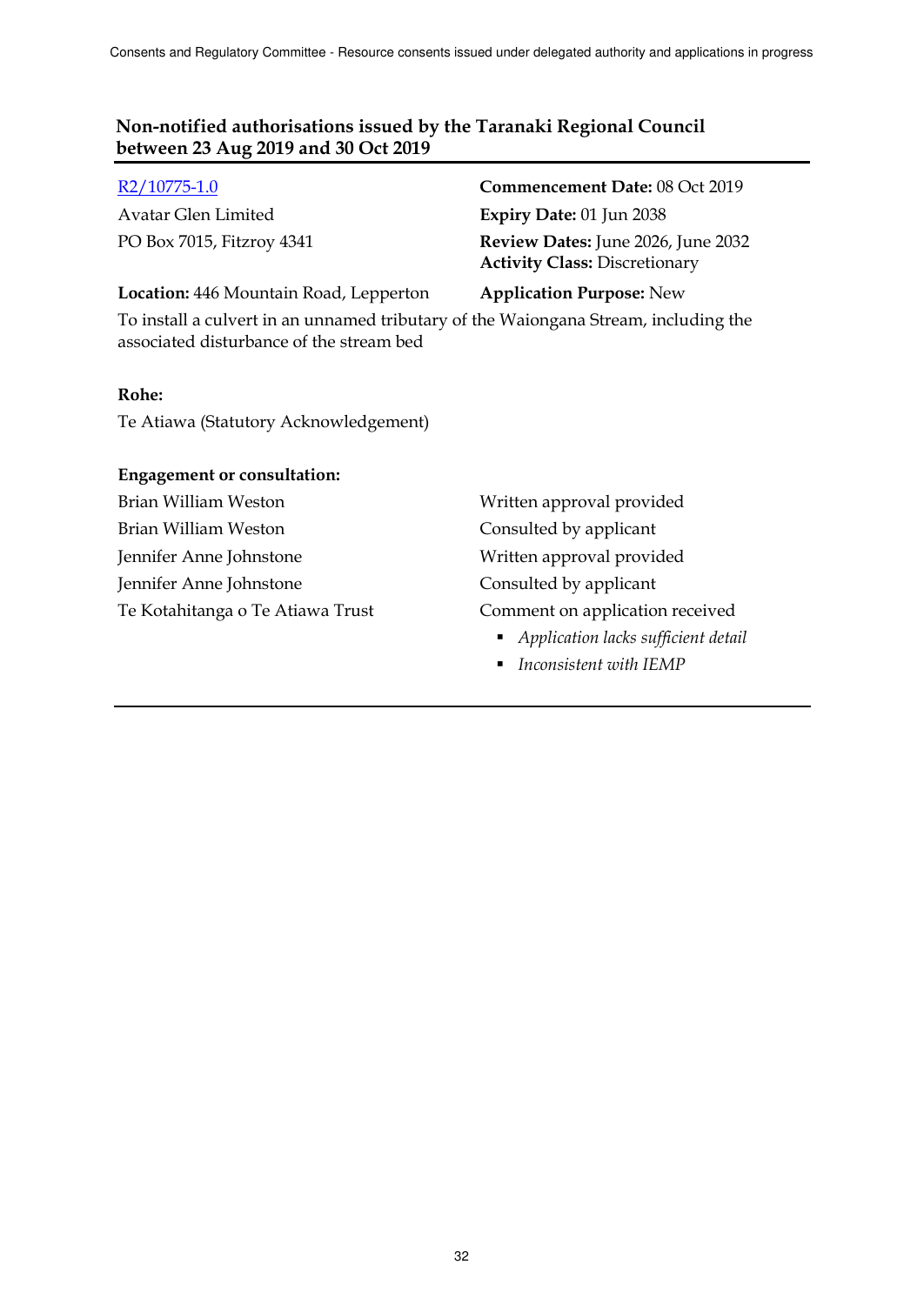| R2/7845-1.2                                                                                                                                                                 | Commencement Date: 09 Oct 2019                                                                                 |
|-----------------------------------------------------------------------------------------------------------------------------------------------------------------------------|----------------------------------------------------------------------------------------------------------------|
| Horizon Trust Management Limited                                                                                                                                            | Expiry Date: 01 Jun 2029                                                                                       |
| PO Box 2264, Stortford Lodge, Hastings 4153                                                                                                                                 | Review Dates: June 2020, June 2022, June<br>2024, June 2026, June 2028<br><b>Activity Class: Discretionary</b> |
| Location: 193 Whenuku Road, Normanby                                                                                                                                        | <b>Application Purpose: Change</b>                                                                             |
| To discharge treated washwater and incidental groundwater from a quarry site through<br>seepage to land and treated stormwater into the Waingongoro River and its tributary |                                                                                                                |

Change of consent conditions to include the discharge of aggregate washwater

### **Rohe:**

Ngaruahine (Statutory Acknowledgement) Ngati Ruanui

### **Engagement or consultation:**

Fish & Game New Zealand Written approval provided Te Korowai O Ngaruahine Trust Written approval provided Te Korowai O Ngaruahine Trust Consulted by applicant Te Runanga O Ngāti Ruanui Trust Written approval provided

Southern Cross Hospitals Limited **Expiry Date:** 01 Jun 2021 205 St Aubyn Street, New Plymouth **Review Dates:**

**Location:** 215A-E St Aubyn Street, New Plymouth

# R2/10777-1.0 **Commencement Date:** 09 Oct 2019 **Activity Class:** Controlled

**Application Purpose:** New

To discharge stormwater and sediment arising from earthworks into the Mangaotuku Stream

# **Rohe:**

Te Atiawa (Statutory Acknowledgement)

# **Engagement or consultation:**

Te Kotahitanga o Te Atiawa Trust Comment on application received

- - *Generally consistent with IEMP*
	- *Application lacks sufficient detail*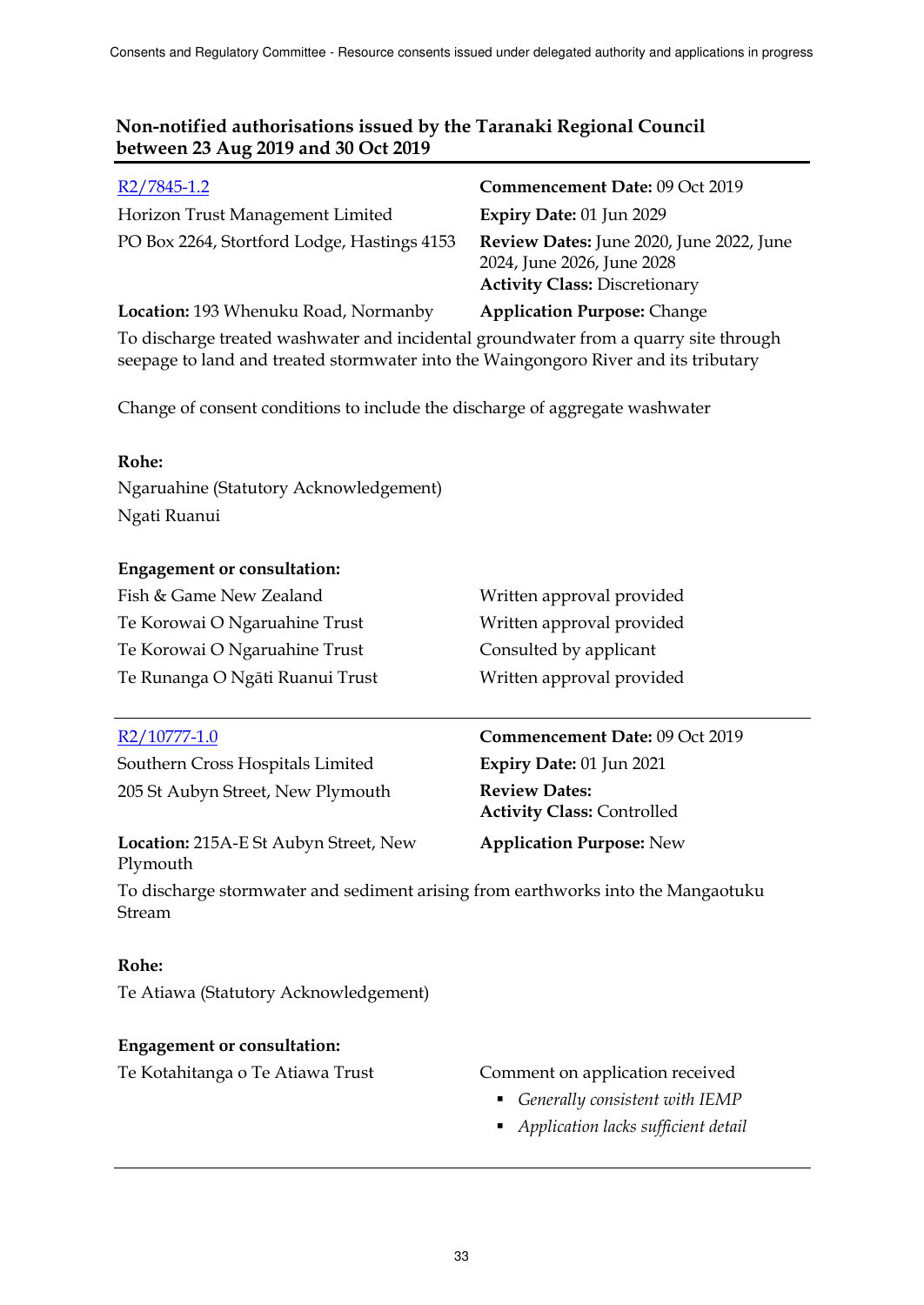| R <sub>2</sub> /10779-1.0                                                                                                                                     | Commencement Date: 10 Oct 2019                                             |
|---------------------------------------------------------------------------------------------------------------------------------------------------------------|----------------------------------------------------------------------------|
| Robert & Audrey Thompson                                                                                                                                      | Expiry Date: 01 Jun 2035                                                   |
| 329 Pembroke Road, RD 21, Stratford 4391                                                                                                                      | Review Dates: June 2023, June 2029<br><b>Activity Class: Discretionary</b> |
| Location: 3872 Mountain Road, Stratford                                                                                                                       | <b>Application Purpose: New</b>                                            |
| To install a culvert in an unnamed tributary of the Mangawharawhara Stream, including a<br>minor realignment and the associated disturbance of the stream bed |                                                                            |
| Rohe:                                                                                                                                                         |                                                                            |
| Ngaruahine (Statutory Acknowledgement)                                                                                                                        |                                                                            |
| Ngati Ruanui                                                                                                                                                  |                                                                            |
| <b>Engagement or consultation:</b>                                                                                                                            |                                                                            |
| Te Korowai O Ngaruahine Trust                                                                                                                                 | Comment on application received                                            |
|                                                                                                                                                               | Do not oppose, subject to conditions<br>п                                  |
|                                                                                                                                                               |                                                                            |
| R <sub>2</sub> /10778-1.0                                                                                                                                     | <b>Commencement Date: 11 Oct 2019</b>                                      |
| <b>Stratford District Council</b>                                                                                                                             | Expiry Date: 01 Jun 2034                                                   |
| Chief Executive, PO Box 320, Stratford 4352                                                                                                                   | Review Dates: June 2022, June 2028<br><b>Activity Class: Discretionary</b> |

**Location:** Road reserve adjacent to 90 Gordon **Application Purpose:** New Road, Toko

To replace a culvert in an unnamed tributary of the Toko Stream, including the associated disturbance of the stream bed

#### **Rohe:**

Ngati Maru Ngati Ruanui

#### **Engagement or consultation:**

Trevor Hepburn **Consulted** by applicant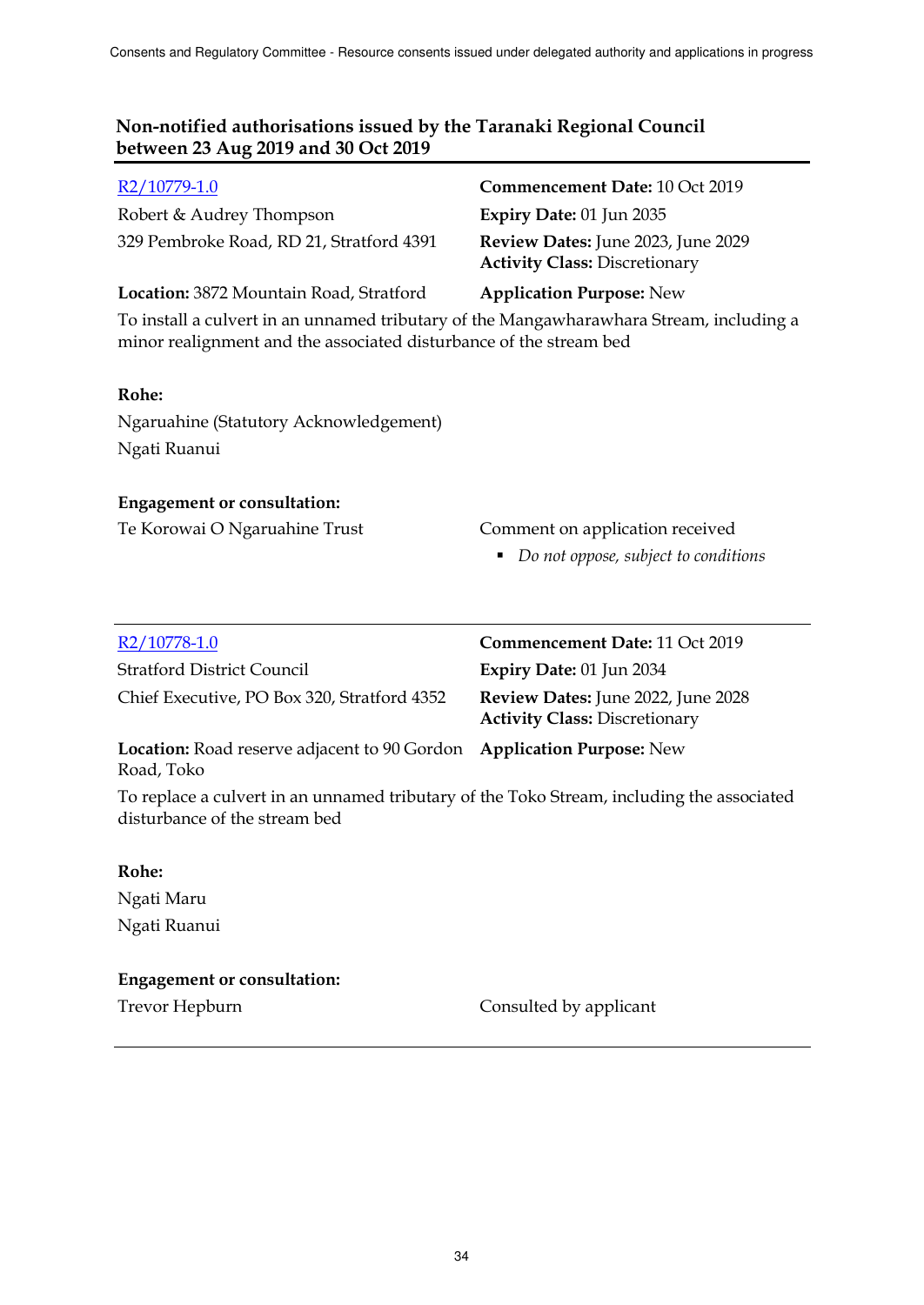| R <sub>2</sub> /1705-4.0                                                                                                                                              | Commencement Date: 11 Oct 2019                                                        |
|-----------------------------------------------------------------------------------------------------------------------------------------------------------------------|---------------------------------------------------------------------------------------|
| PB & BA Duffy Family Trust                                                                                                                                            | Expiry Date: 01 Dec 2042                                                              |
| 951 Ihaia Road, RD 31, Opunake 4681                                                                                                                                   | Review Dates: June 2024, June 2030, June<br>2036<br><b>Activity Class: Controlled</b> |
| Location: 92 Feaver Road, Opunake                                                                                                                                     | <b>Application Purpose: Replace</b>                                                   |
| To discharge farm dairy effluent onto land, and until 1 December 2021 after treatment in an<br>oxidation pond system, into an unnamed tributary of the Heimama Stream |                                                                                       |
| Rohe:                                                                                                                                                                 |                                                                                       |
| Taranaki (Statutory Acknowledgement)                                                                                                                                  |                                                                                       |
| <b>Engagement or consultation:</b>                                                                                                                                    |                                                                                       |
| Te Kahui o Taranaki Trust                                                                                                                                             | Comment on application received                                                       |
|                                                                                                                                                                       | Generally consistent with IEMP<br>Ξ                                                   |
|                                                                                                                                                                       | • Do not oppose, subject to conditions                                                |
|                                                                                                                                                                       |                                                                                       |
|                                                                                                                                                                       |                                                                                       |
| $R2/1038-4.0$                                                                                                                                                         | Commencement Date: 11 Oct 2019                                                        |
| Bernard & Raewynne Lawn                                                                                                                                               | Expiry Date: 01 Dec 2043                                                              |
| 130B Mangatete Road, RD 37, New Plymouth<br>4381                                                                                                                      | Review Dates: June 2025, June 2031, June<br>2037<br><b>Activity Class: Controlled</b> |
|                                                                                                                                                                       |                                                                                       |
| Location: 130B Mangatete Road, Okato<br>To discharge farm dairy effluent onto land                                                                                    | <b>Application Purpose: Replace</b>                                                   |
|                                                                                                                                                                       |                                                                                       |
| Rohe:                                                                                                                                                                 |                                                                                       |
| Taranaki (Statutory Acknowledgement)                                                                                                                                  |                                                                                       |
|                                                                                                                                                                       |                                                                                       |
| <b>Engagement or consultation:</b><br>Te Kahui o Taranaki Trust                                                                                                       | Provided with application                                                             |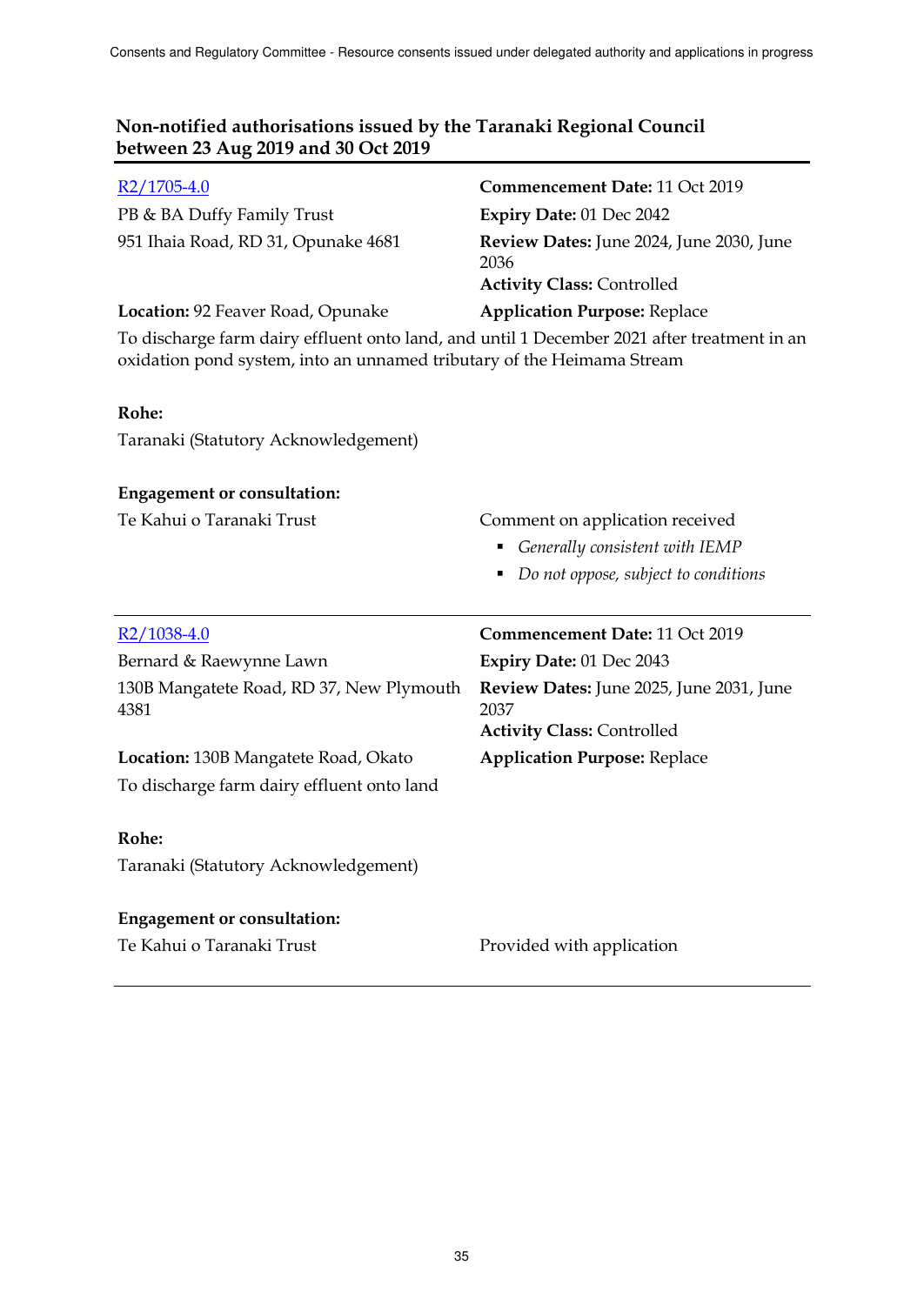| $R2/2274-3.0$                                                                                                                                                      | Commencement Date: 11 Oct 2019                                             |
|--------------------------------------------------------------------------------------------------------------------------------------------------------------------|----------------------------------------------------------------------------|
| <b>BML Farms Limited</b>                                                                                                                                           | Expiry Date: 01 Dec 2043                                                   |
| BP & MD Lawn, 6978 South Road, RD 37, New Review Dates: June 2025, June 2031, June<br>Plymouth 4381                                                                | 2037<br><b>Activity Class: Controlled</b>                                  |
| Location: 6978 Main South Road, Warea                                                                                                                              | <b>Application Purpose: Replace</b>                                        |
| To discharge farm dairy effluent onto land, and until 1 December 2021 after treatment in an<br>oxidation pond system and constructed drain, into Unnamed Stream 54 |                                                                            |
| Rohe:                                                                                                                                                              |                                                                            |
| Taranaki (Statutory Acknowledgement)                                                                                                                               |                                                                            |
| <b>Engagement or consultation:</b>                                                                                                                                 |                                                                            |
| Te Kahui o Taranaki Trust                                                                                                                                          | Provided with application                                                  |
| R2/5124-2.1                                                                                                                                                        | Commencement Date: 14 Oct 2019                                             |
| Jones Quarry Limited                                                                                                                                               | Expiry Date: 01 Jun 2033                                                   |
| 29 Mahoetahi Road, RD 42, Waitara 4382                                                                                                                             | Review Dates: June 2021, June 2027<br><b>Activity Class: Discretionary</b> |
| Location: 1320 Mokau Road, Uruti                                                                                                                                   | <b>Application Purpose: Change</b>                                         |
| To discharge stormwater from a quarry site onto and into land and into an unnamed<br>tributary of the Mimi River and dam                                           |                                                                            |
| Change of consent conditions to increase the stormwater catchment area                                                                                             |                                                                            |

#### **Rohe:**

Ngati Mutunga (Statutory Acknowledgement)

## **Engagement or consultation:**

# Te Runanga o Ngati Mutunga Comment on application received

- *Application lacks sufficient detail*
- *Neither support or oppose*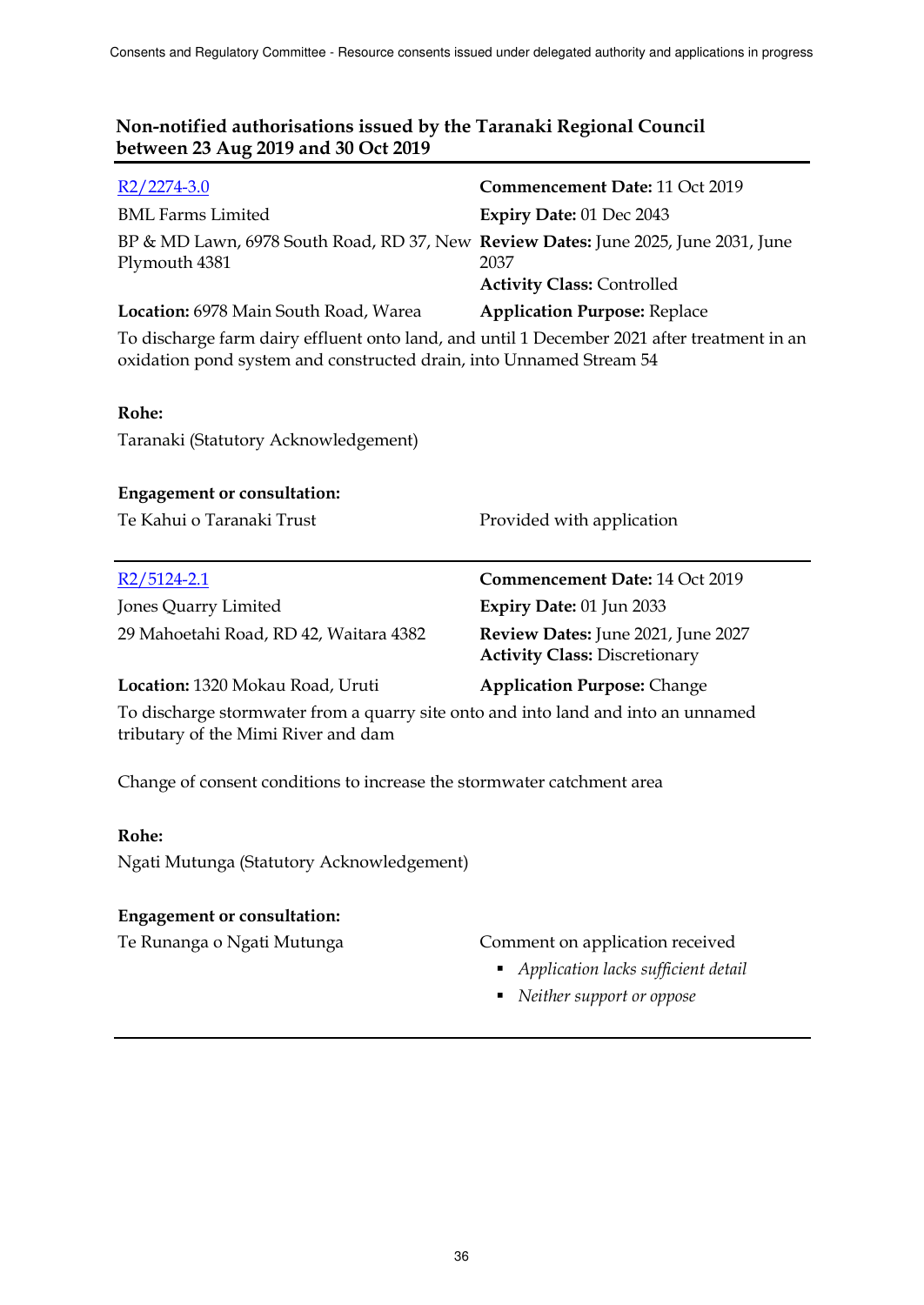| $R2/1578-4.0$                                                                           | Commencement Date: 15 Oct 2019                                                        |
|-----------------------------------------------------------------------------------------|---------------------------------------------------------------------------------------|
| Horo Family Trust                                                                       | Expiry Date: 01 Dec 2043                                                              |
| 722 Lower Ngariki Road, RD 34, Opunake<br>4684                                          | Review Dates: June 2025, June 2031, June<br>2037<br><b>Activity Class: Controlled</b> |
| Location: 255 Rahotu Road, Rahotu                                                       | <b>Application Purpose: Replace</b>                                                   |
| To discharge farm dairy effluent onto land                                              |                                                                                       |
|                                                                                         |                                                                                       |
| Rohe:                                                                                   |                                                                                       |
| Taranaki (Statutory Acknowledgement)                                                    |                                                                                       |
|                                                                                         |                                                                                       |
| <b>Engagement or consultation:</b>                                                      |                                                                                       |
| Te Kahui o Taranaki Trust                                                               | Provided with application                                                             |
|                                                                                         |                                                                                       |
| $R2/10732-1.1$                                                                          | <b>Commencement Date: 22 Oct 2019</b>                                                 |
| Todd Petroleum Mining Company Limited                                                   | Expiry Date: 01 Jun 2035                                                              |
| PO Box 802, New Plymouth 4340                                                           | Review Dates: June 2023, June 2029<br><b>Activity Class: Discretionary</b>            |
| Location: Kapuni-J wellsite, 632 Palmer Road,<br>Kaponga                                | <b>Application Purpose: Change</b>                                                    |
| To discharge contaminants to air from hydrocarbon exploration at the Kapuni-J wellsite, |                                                                                       |

including combustion involving flaring or incineration of petroleum recovered from natural deposits, in association with well development or redevelopment and testing or enhancement of well production flows

Change of consent conditions to include the updated flare and incineration co-ordinates

#### **Rohe:**

Ngaruahine (Statutory Acknowledgement)

#### **Engagement or consultation:**

Te Korowai O Ngaruahine Trust Provided with application Te Korowai O Ngaruahine Trust Consulted by applicant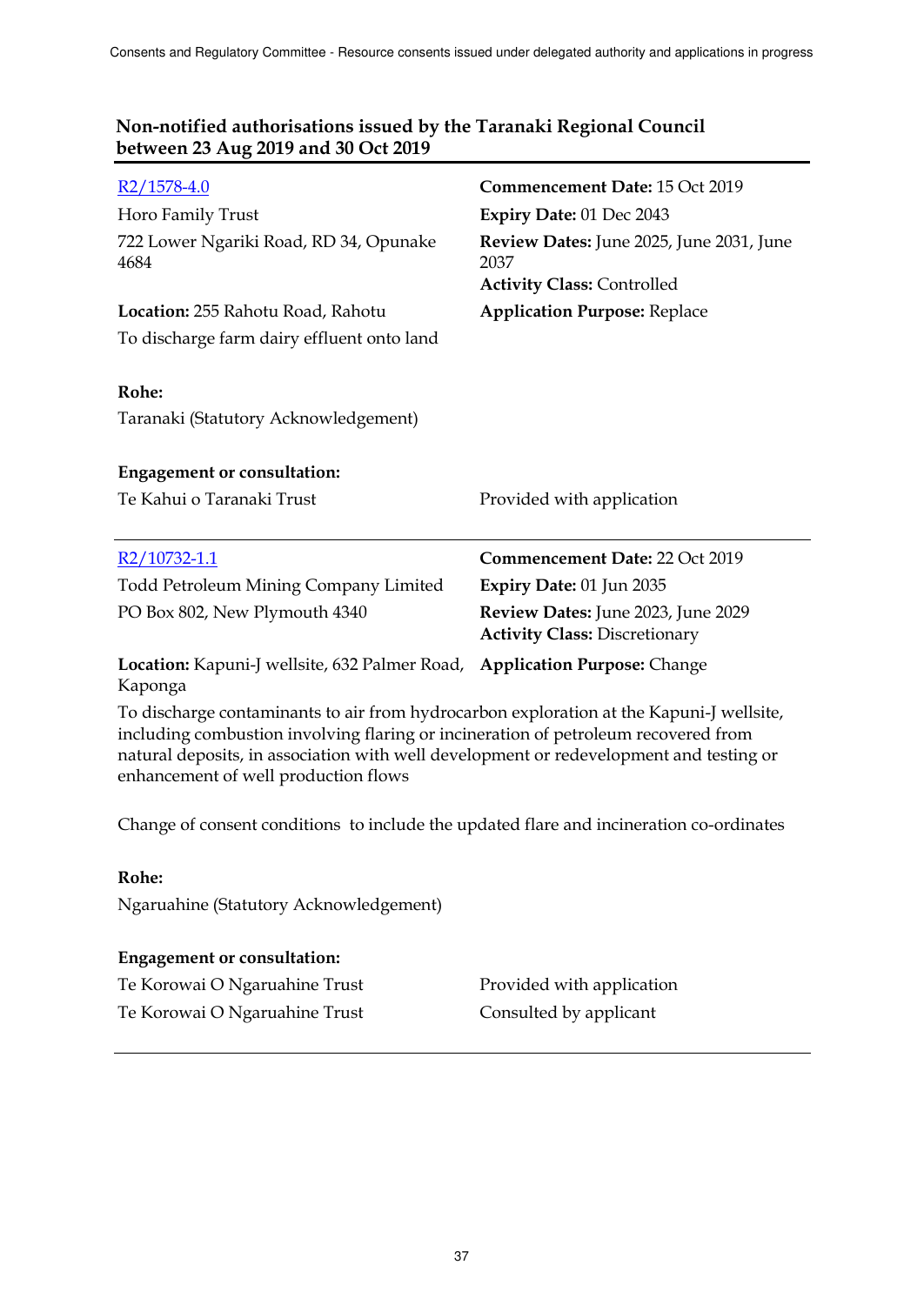| R2/10733-1.1                                                                                              | Commencement Date: 22 Oct 2019                                             |
|-----------------------------------------------------------------------------------------------------------|----------------------------------------------------------------------------|
| Todd Petroleum Mining Company Limited                                                                     | Expiry Date: 01 Jun 2035                                                   |
| PO Box 802, New Plymouth 4340                                                                             | Review Dates: June 2023, June 2029<br><b>Activity Class: Discretionary</b> |
| Location: Kapuni-J wellsite, 632 Palmer Road, Application Purpose: Change<br>Kaponga                      |                                                                            |
| To discharge emissions to air resulting from hydrocarbon producing activities at the<br>Kapuni-J wellsite |                                                                            |

Change of consent conditions to include the updated flare and incineration co-ordinates

### **Rohe:**

Ngaruahine (Statutory Acknowledgement)

#### **Engagement or consultation:**

| Te Korowai O Ngaruahine Trust | Provided with application |
|-------------------------------|---------------------------|
| Te Korowai O Ngaruahine Trust | Consulted by applicant    |
|                               |                           |

| R2/10734-1.1                                                                         | Commencement Date: 22 Oct 2019                                             |
|--------------------------------------------------------------------------------------|----------------------------------------------------------------------------|
| <b>Todd Petroleum Mining Company Limited</b>                                         | Expiry Date: 01 Jun 2035                                                   |
| PO Box 802, New Plymouth 4340                                                        | Review Dates: June 2023, June 2029<br><b>Activity Class: Discretionary</b> |
| Location: Kapuni-J wellsite, 632 Palmer Road, Application Purpose: Change<br>Kaponga |                                                                            |

To discharge treated stormwater from hydrocarbon exploration and production operations at the Kapuni-J wellsite onto land and into an unnamed tributary of the Inaha Stream

Change of consent conditions to include the updated wellsite area

#### **Rohe:**

Ngaruahine (Statutory Acknowledgement)

# **Engagement or consultation:**

| Te Korowai O Ngaruahine Trust |  |
|-------------------------------|--|
| Te Korowai O Ngaruahine Trust |  |

Provided with application Consulted by applicant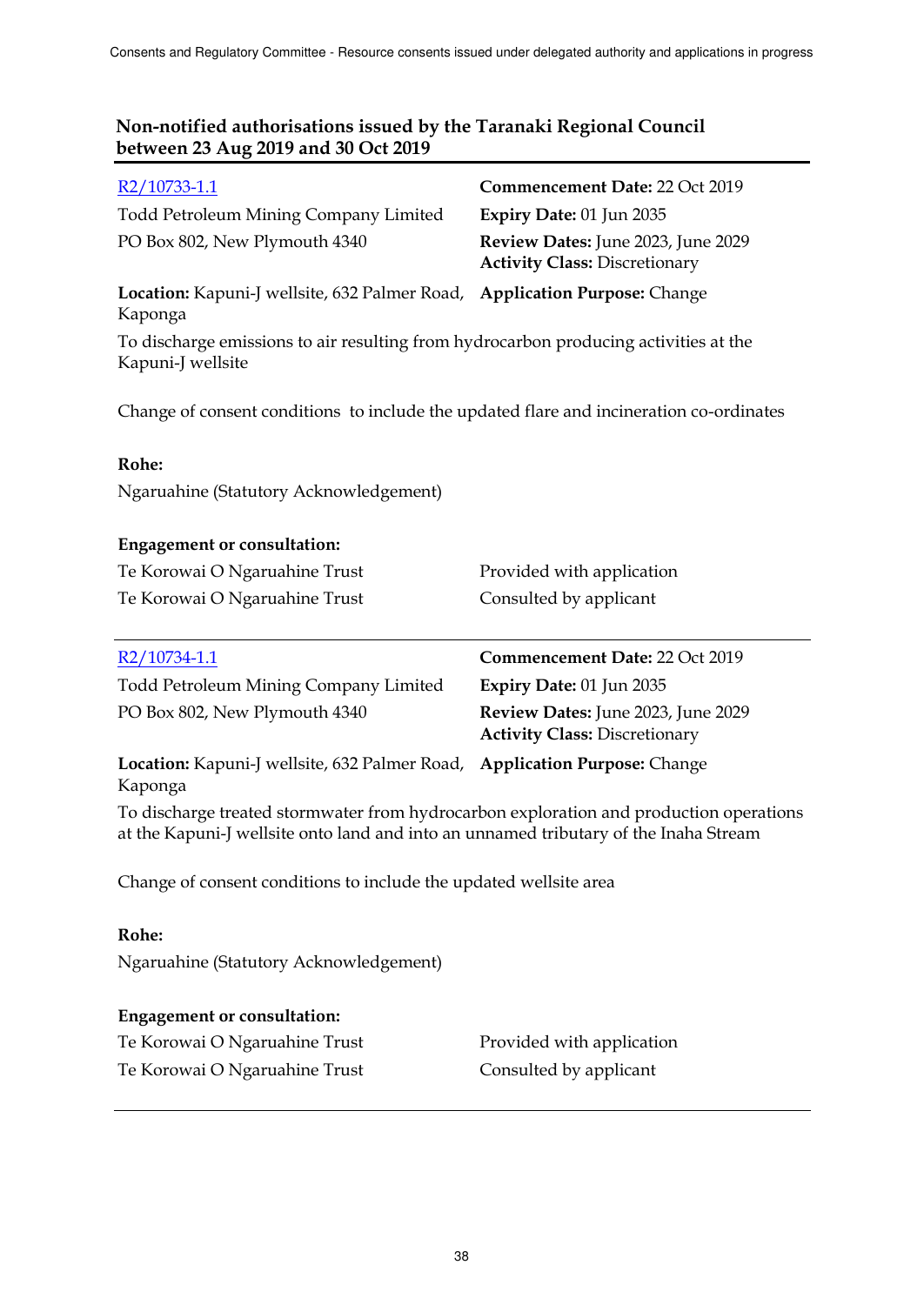| R2/10737-1.1                                                                                                                           | <b>Commencement Date: 22 Oct 2019</b>                        |
|----------------------------------------------------------------------------------------------------------------------------------------|--------------------------------------------------------------|
| Todd Petroleum Mining Company Limited                                                                                                  | <b>Expiry Date: 01 Jun 2021</b>                              |
| PO Box 802, New Plymouth 4340                                                                                                          | <b>Review Dates:</b><br><b>Activity Class: Discretionary</b> |
| Location: Kapuni-J wellsite, 632 Palmer Road, Application Purpose: Change<br>Kaponga                                                   |                                                              |
| To discharge stormwater and sediment arising from earthworks at the Kapuni-J wellsite<br>onto and into land and into the Kapuni Stream |                                                              |
| Change of consent conditions to include the updated earthworks area                                                                    |                                                              |
| Rohe:                                                                                                                                  |                                                              |
|                                                                                                                                        |                                                              |

Ngaruahine (Statutory Acknowledgement)

#### **Engagement or consultation:**

| Te Korowai O Ngaruahine Trust | Provided with application |
|-------------------------------|---------------------------|
| Te Korowai O Ngaruahine Trust | Consulted by applicant    |

| $R2/1793-4.0$                                                 | Commencement Date: 25 Oct 2019                                          |
|---------------------------------------------------------------|-------------------------------------------------------------------------|
| Cape View Farms                                               | Expiry Date: 01 Dec 2025                                                |
| MA Brophy, 143 Upper Newall Road, RD 37,<br>New Plymouth 4381 | Review Dates: June 2021, June 2023<br><b>Activity Class: Controlled</b> |
| Location: 817 Newall Road, Newall                             | <b>Application Purpose: Replace</b>                                     |

To discharge farm dairy effluent: onto land and, after treatment in an oxidation pond system and constructed drain, into the Teikaparua (Warea) River if the land disposal area is unsuitable for effluent disposal; and, until 1 December 2020 to discharge farm dairy effluent after treatment in an oxidation pond system and constructed drain, into the Teikaparua (Warea) River

#### **Rohe:**

Taranaki (Statutory Acknowledgement)

# **Engagement or consultation:**

Te Kahui o Taranaki Trust **Provided with application**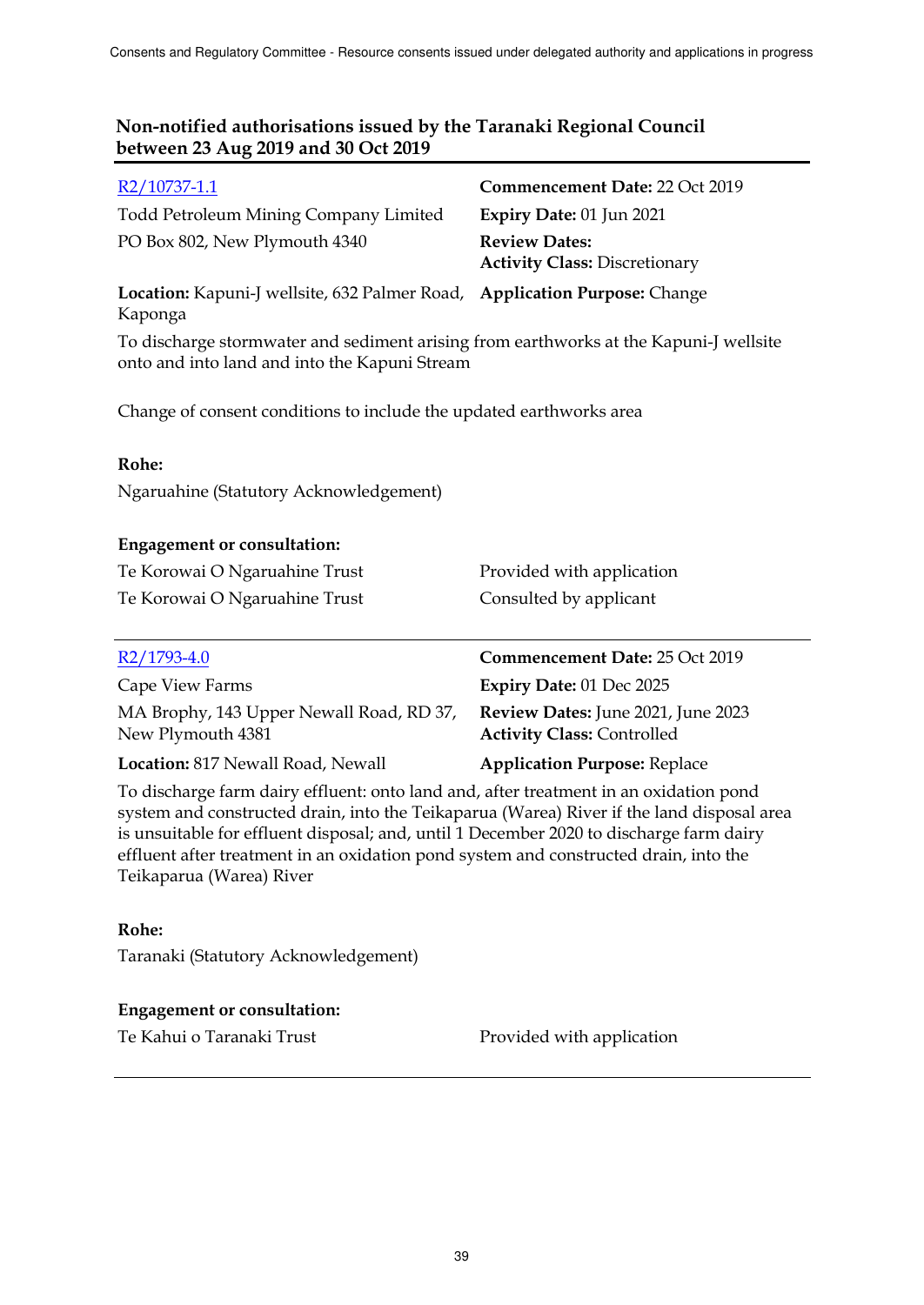| R2/10781-1.0<br><b>Harley Smith</b><br>20 Cutfield Street, Inglewood 4330<br>Location: 7 Lincoln Road, Inglewood                            | Commencement Date: 29 Oct 2019<br>Expiry Date: 01 Jun 2038<br><b>Review Dates:</b> June 2026, June 2032<br><b>Activity Class: Discretionary</b><br><b>Application Purpose: New</b> |
|---------------------------------------------------------------------------------------------------------------------------------------------|------------------------------------------------------------------------------------------------------------------------------------------------------------------------------------|
| To retrospectively consent piping in the bed of an unnamed tributary of the Kurapete<br>Stream, including associated stream bed disturbance |                                                                                                                                                                                    |
| Rohe:                                                                                                                                       |                                                                                                                                                                                    |
| Te Atiawa (Statutory Acknowledgement)                                                                                                       |                                                                                                                                                                                    |
| <b>Engagement or consultation:</b>                                                                                                          |                                                                                                                                                                                    |
| Te Kotahitanga o Te Atiawa Trust                                                                                                            | Comment on application received<br>Inconsistent with IEMP<br>Application lacks sufficient detail                                                                                   |
|                                                                                                                                             |                                                                                                                                                                                    |
| $R2/2667-3.0$                                                                                                                               | Commencement Date: 29 Oct 2019                                                                                                                                                     |
| Joe Casey Trust                                                                                                                             | Expiry Date: 01 Dec 2043                                                                                                                                                           |
| 174 Bayly Road, RD 37, New Plymouth 4381                                                                                                    | Review Dates: June 2025, June 2031, June<br>2037<br><b>Activity Class: Controlled</b>                                                                                              |
| Location: 174 to 242 Bayly Road, Warea                                                                                                      | <b>Application Purpose: Replace</b>                                                                                                                                                |
| To discharge farm dairy effluent onto land                                                                                                  |                                                                                                                                                                                    |
| Rohe:                                                                                                                                       |                                                                                                                                                                                    |
| Taranaki (Statutory Acknowledgement)                                                                                                        |                                                                                                                                                                                    |
| <b>Engagement or consultation:</b><br>Te Kahui o Taranaki Trust                                                                             | Provided with application                                                                                                                                                          |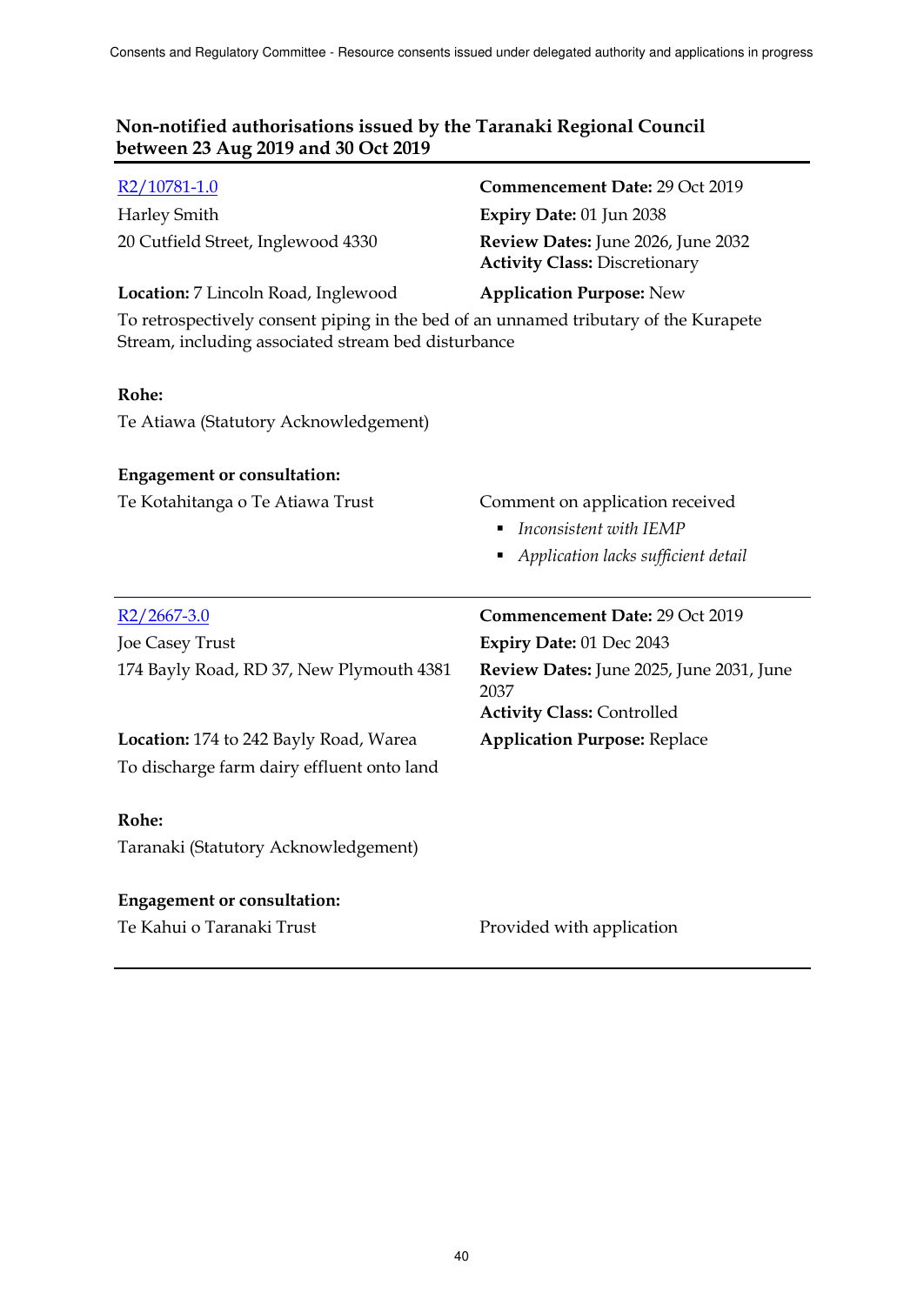| $R2/1101-4.0$                                           | Commencement Date: 29 Oct 2019                                          |
|---------------------------------------------------------|-------------------------------------------------------------------------|
| Greenhills Trust                                        | Expiry Date: 01 Dec 2025                                                |
| C/- WJ & DM Honeyfield, 10 Dixon Street,<br>Oakura 4314 | Review Dates: June 2021, June 2023<br><b>Activity Class: Controlled</b> |
| Location: 2206 Wiremu Road, Okato                       | <b>Application Purpose: Replace</b>                                     |

To discharge farm dairy effluent: onto land and, after treatment in an oxidation pond system, constructed drain and wetland, into an unnamed tributary of the Teikaparua (Warea) River if the land disposal area is unsuitable for effluent disposal; and, until 1 December 2021 to discharge farm dairy effluent after treatment in an oxidation pond system, constructed drain and wetland, into an unnamed tributary of the Teikaparua (Warea) River

#### **Rohe:**

Taranaki (Statutory Acknowledgement)

#### **Engagement or consultation:**

Te Kahui o Taranaki Trust **Provided with application** 

| $R2/0882-4.1$                                                             | Commencement Date: 31 Oct 2019                                                                          |
|---------------------------------------------------------------------------|---------------------------------------------------------------------------------------------------------|
| New Plymouth District Council                                             | Expiry Date: 01 Jun 2041                                                                                |
| Private Bag 2025, New Plymouth 4342                                       | Review Dates: 01/06/2022, 01/06/2027,<br>01/06/2032, 01/06/2037<br><b>Activity Class: Discretionary</b> |
| Location: Waiwhakaiho Marine Outfall<br>(approximate 450 metres offshore) | <b>Application Purpose: Change</b>                                                                      |

To discharge treated municipal wastewater from the New Plymouth wastewater treatment plant through a marine outfall structure into the Tasman Sea

Change of consent conditions to change the screen aperture size

#### **Rohe:**

Te Atiawa (Statutory Acknowledgement)

#### **Engagement or consultation:**

Ngati Tawhirikura Hapu Consulted by applicant

Te Kotahitanga o Te Atiawa Trust Comment on application received

*Neither support or oppose*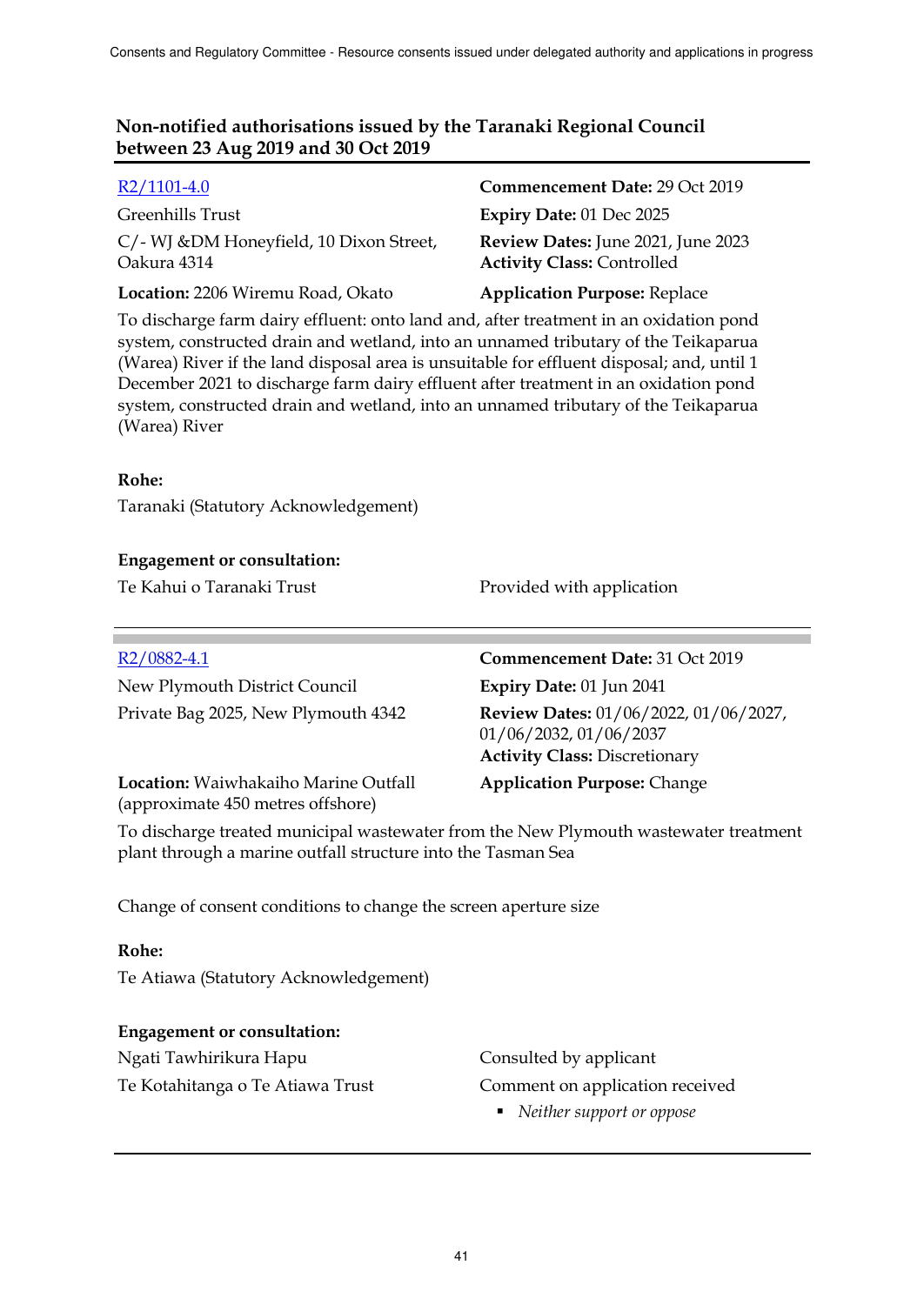| $R2/2176-3.0$                                                            | Commencement Date: 31 Oct 2019                                                           |
|--------------------------------------------------------------------------|------------------------------------------------------------------------------------------|
| Estate of James Sim                                                      | Expiry Date: 01 Dec 2043                                                                 |
| 11 Carthew Street, Okato 4335                                            | Review Dates: 01/06/2025, 01/06/2031,<br>01/06/2037<br><b>Activity Class: Controlled</b> |
| Location: 6 Leith Road, Okato                                            | <b>Application Purpose: Replace</b>                                                      |
| To discharge farm dairy effluent onto land                               |                                                                                          |
| Rohe:<br>Taranaki (Statutory Acknowledgement)                            |                                                                                          |
| <b>Engagement or consultation:</b>                                       |                                                                                          |
| Te Kahui o Taranaki Trust                                                | Provided with application                                                                |
|                                                                          |                                                                                          |
|                                                                          |                                                                                          |
| R2/4873-3.0                                                              | Commencement Date: 31 Oct 2019                                                           |
| BJ & VO Bolton Family Trust                                              | Expiry Date: 01 Dec 2044                                                                 |
| 125 Waiwakaiho Road, RD 2, New Plymouth<br>4372                          | Review Dates: 01/06/2026, 01/06/2032,<br>01/06/2038                                      |
| Location: 125 Waiwakaiho Road, Hillsborough Application Purpose: Replace | <b>Activity Class: Controlled</b>                                                        |
| To discharge farm dairy effluent onto land                               |                                                                                          |
|                                                                          |                                                                                          |
| Rohe:                                                                    |                                                                                          |
| Te Atiawa (Statutory Acknowledgement)                                    |                                                                                          |
|                                                                          |                                                                                          |
| <b>Engagement or consultation:</b><br>Te Kotahitanga o Te Atiawa Trust   | Provided with application                                                                |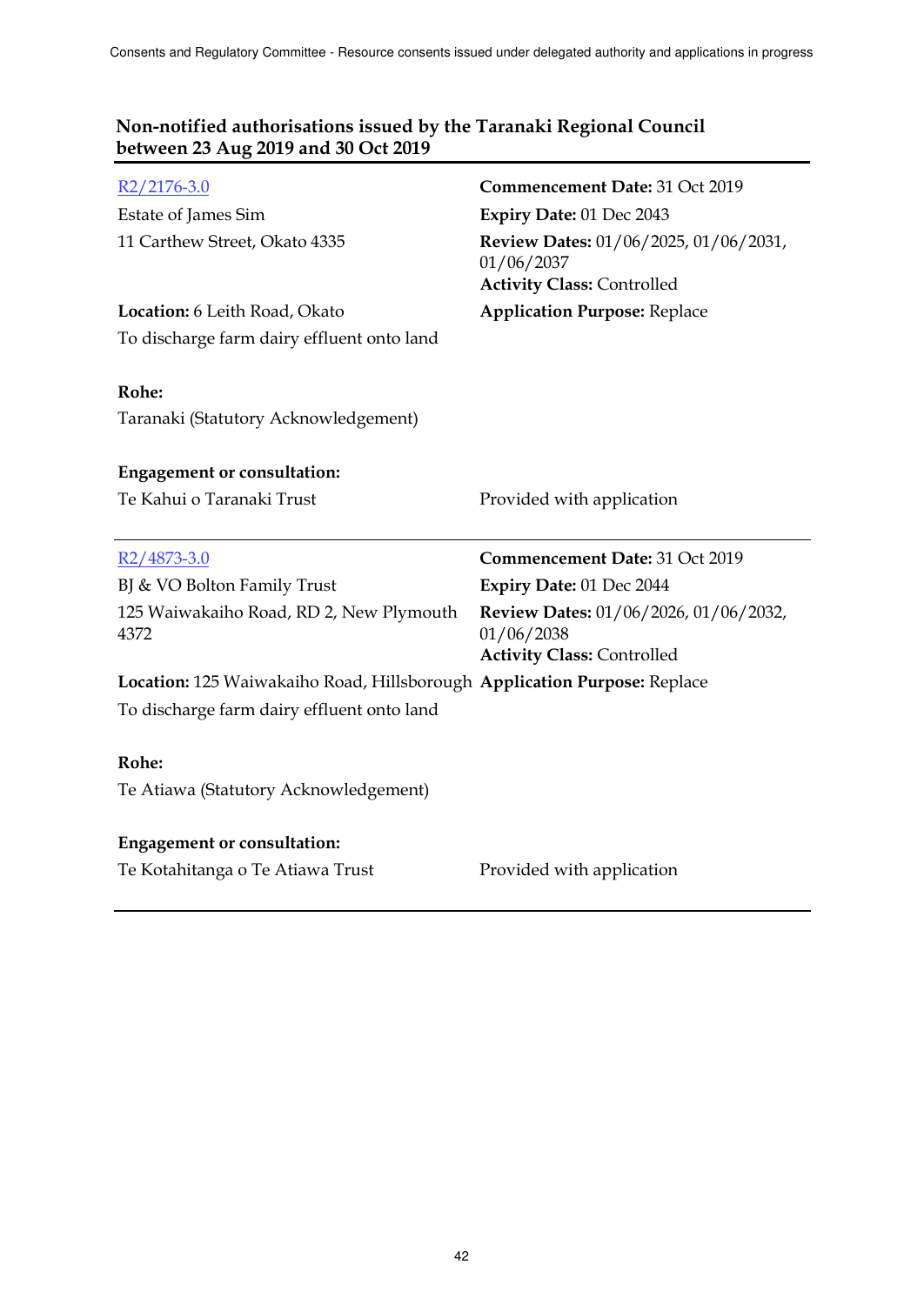| R2/3183-3.0<br>Windsor Farm Family Trust<br>209 Surrey Hill Road, RD 4, New Plymouth<br>4374<br>Location: 139 Bayly Road, Warea | Commencement Date: 01 Nov 2019<br>Expiry Date: 01 Dec 2043<br>Review Dates: 01/06/2025, 01/06/2031,<br>01/06/2037<br><b>Activity Class: Controlled</b><br><b>Application Purpose: Replace</b> |
|---------------------------------------------------------------------------------------------------------------------------------|-----------------------------------------------------------------------------------------------------------------------------------------------------------------------------------------------|
| To discharge farm dairy effluent onto land<br>Rohe:<br>Taranaki (Statutory Acknowledgement)                                     |                                                                                                                                                                                               |
| <b>Engagement or consultation:</b>                                                                                              |                                                                                                                                                                                               |
| Te Kahui o Taranaki Trust                                                                                                       | Provided with application                                                                                                                                                                     |
|                                                                                                                                 |                                                                                                                                                                                               |
| $R2/2481-3.0$                                                                                                                   | Commencement Date: 01 Nov 2019                                                                                                                                                                |
| Imola Farms Limited                                                                                                             | Expiry Date: 01 Dec 2043                                                                                                                                                                      |
| 5476 Main South Road, RD 31, Opunake 4681                                                                                       | Review Dates: 01/06/2025, 01/06/2031,<br>01/06/2037<br><b>Activity Class: Controlled</b>                                                                                                      |
| Location: 5476 South Road, Rahotu                                                                                               | <b>Application Purpose: Replace</b>                                                                                                                                                           |
| To discharge farm dairy effluent onto land                                                                                      |                                                                                                                                                                                               |
| Rohe:                                                                                                                           |                                                                                                                                                                                               |
| Taranaki (Statutory Acknowledgement)                                                                                            |                                                                                                                                                                                               |
| <b>Engagement or consultation:</b>                                                                                              |                                                                                                                                                                                               |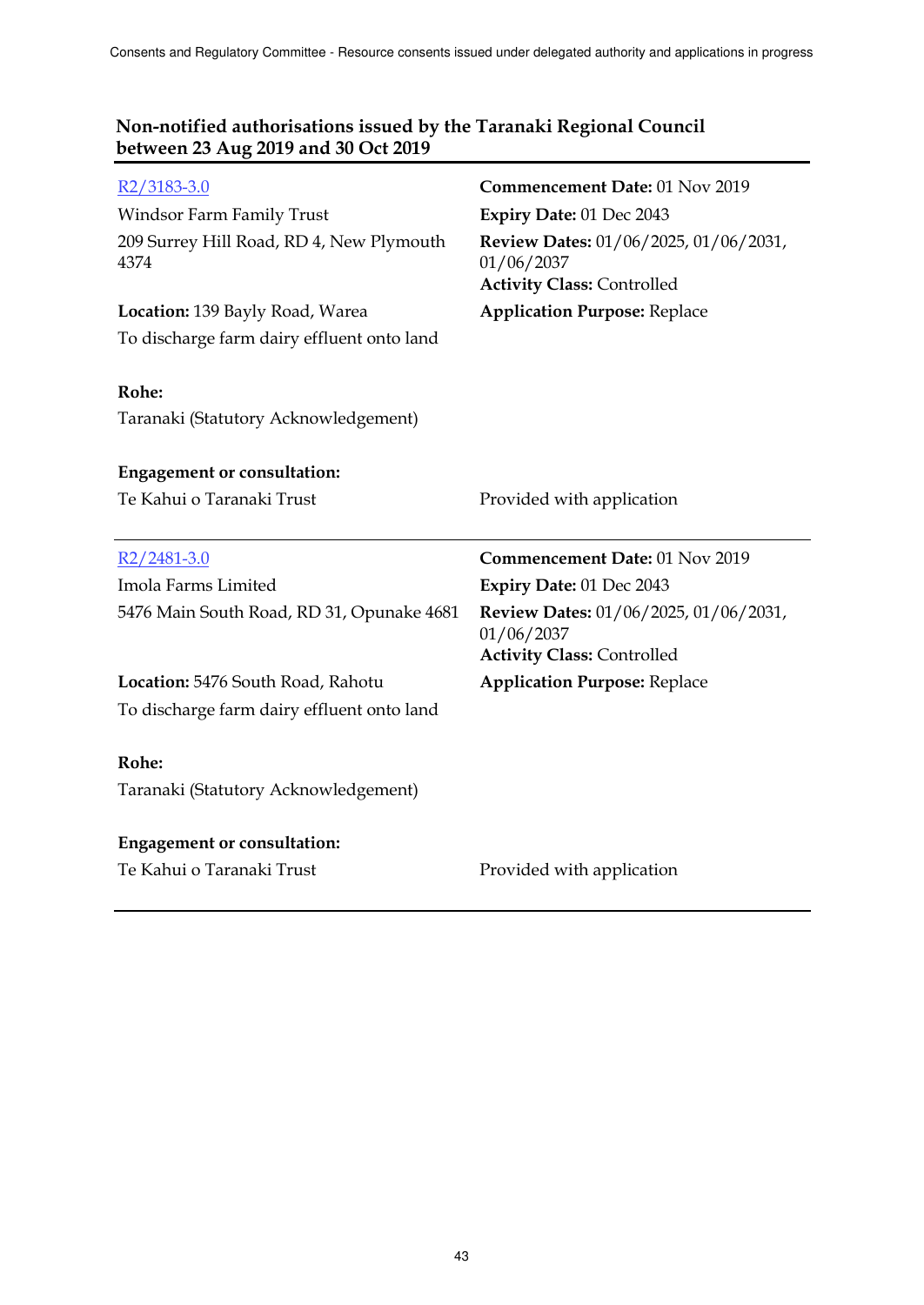| $R2/7775-3.0$                                                                                                                                                                                    | Commencement Date: 04 Nov 2019                                                                                                     |  |
|--------------------------------------------------------------------------------------------------------------------------------------------------------------------------------------------------|------------------------------------------------------------------------------------------------------------------------------------|--|
| Lepper Farms                                                                                                                                                                                     | <b>Expiry Date: 01 Dec 2044</b>                                                                                                    |  |
| C/- A Pritchard, 486 Manutahi Road, RD 3,<br>New Plymouth 4373                                                                                                                                   | <b>Review Dates: 01/06/2026, 01/06/2032,</b><br>01/06/2038<br><b>Activity Class: Controlled</b>                                    |  |
| Location: 486 Manutahi Road, Lepperton                                                                                                                                                           | <b>Application Purpose: Replace</b>                                                                                                |  |
| To discharge farm dairy effluent onto land, and until 1 December 2022 after treatment in an<br>oxidation pond system and constructed drain, into an unnamed tributary of the<br>Waiongana Stream |                                                                                                                                    |  |
| Rohe:                                                                                                                                                                                            |                                                                                                                                    |  |
| Te Atiawa (Statutory Acknowledgement)                                                                                                                                                            |                                                                                                                                    |  |
| <b>Engagement or consultation:</b>                                                                                                                                                               |                                                                                                                                    |  |
| Te Kotahitanga o Te Atiawa Trust                                                                                                                                                                 | Comment on application received<br>Generally consistent with IEMP<br>$\bullet$<br>Application lacks sufficient detail<br>$\bullet$ |  |
| R2/10783-1.0                                                                                                                                                                                     | Commencement Date: 05 Nov 2019                                                                                                     |  |
| Taranaki Regional Council                                                                                                                                                                        | Expiry Date: 01 Jun 2036                                                                                                           |  |
| Private Bag 713, Stratford 4352                                                                                                                                                                  | <b>Review Dates: 01/06/2024, 01/06/2030</b><br><b>Activity Class: Discretionary</b>                                                |  |
| Location: 1505 Auroa Road, Awatuna                                                                                                                                                               | <b>Application Purpose: New</b>                                                                                                    |  |
| To undertake damming and excavation works to construct a wetland in an unnamed<br>tributary of the Oeo Stream                                                                                    |                                                                                                                                    |  |
| Rohe:                                                                                                                                                                                            |                                                                                                                                    |  |
| Taranaki (Statutory Acknowledgement)                                                                                                                                                             |                                                                                                                                    |  |
| <b>Engagement or consultation:</b>                                                                                                                                                               |                                                                                                                                    |  |
| Te Korowai O Ngaruahine Trust                                                                                                                                                                    | Comment on application received                                                                                                    |  |

- *Application lacks sufficient detail* 
	- *General support*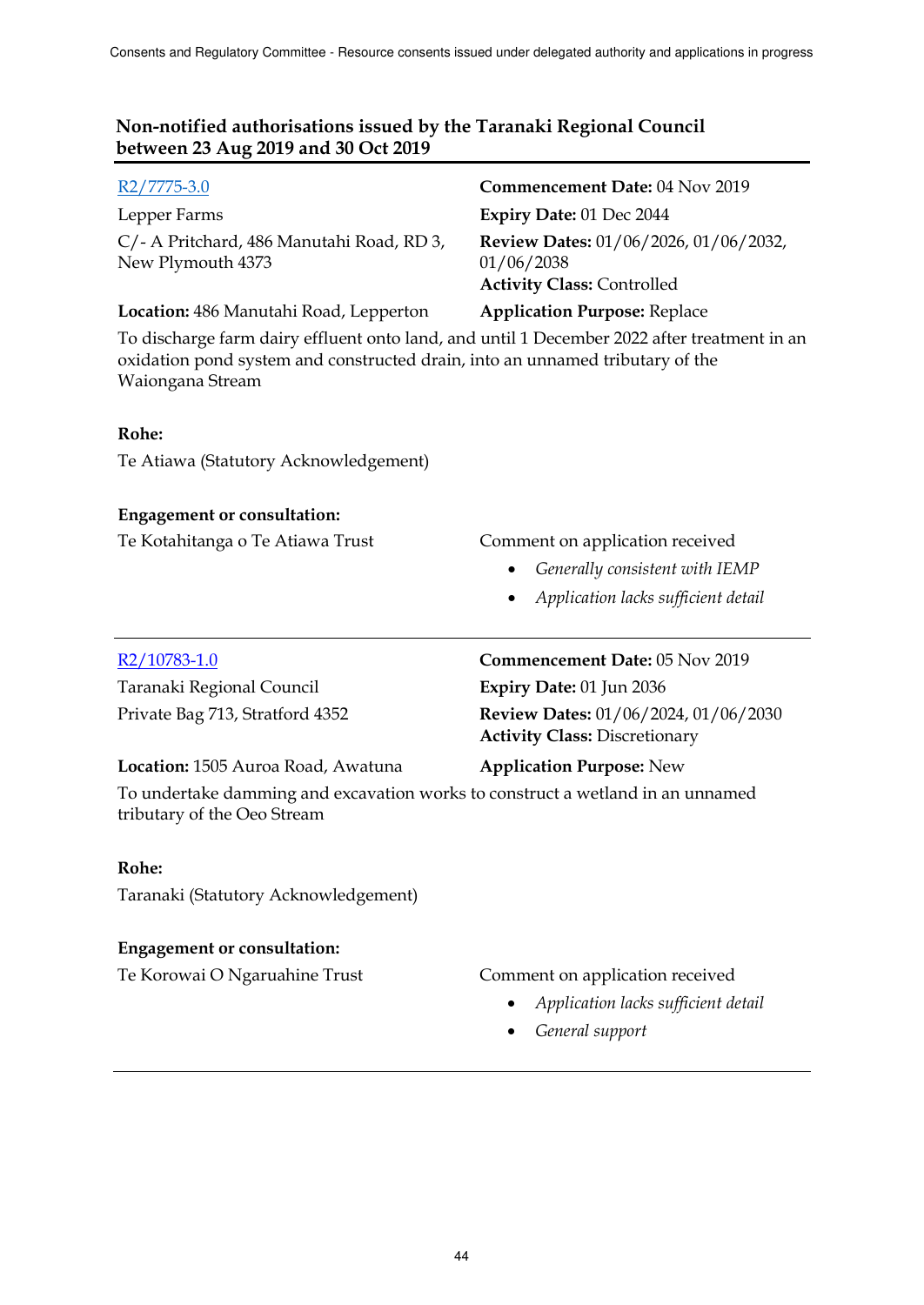| R <sub>2</sub> /10784-1.0<br>Taranaki Regional Council<br>Private Bag 713, Stratford 4352<br>Location: 1505 Auroa Road, Awatuna<br>To undertake damming and excavation works to construct a wetland in an unnamed | Commencement Date: 05 Nov 2019<br>Expiry Date: 01 Jun 2036<br><b>Review Dates:</b> 01/06/2024, 01/06/2030<br><b>Activity Class: Discretionary</b><br><b>Application Purpose: New</b> |
|-------------------------------------------------------------------------------------------------------------------------------------------------------------------------------------------------------------------|--------------------------------------------------------------------------------------------------------------------------------------------------------------------------------------|
| tributary of the Oeo Stream<br>Rohe:                                                                                                                                                                              |                                                                                                                                                                                      |
| Taranaki (Statutory Acknowledgement)                                                                                                                                                                              |                                                                                                                                                                                      |
| <b>Engagement or consultation:</b>                                                                                                                                                                                |                                                                                                                                                                                      |
| Te Korowai O Ngaruahine Trust                                                                                                                                                                                     | Comment on application received                                                                                                                                                      |
|                                                                                                                                                                                                                   | Application lacks sufficient detail                                                                                                                                                  |
|                                                                                                                                                                                                                   | General support                                                                                                                                                                      |
|                                                                                                                                                                                                                   |                                                                                                                                                                                      |
| $R2/2480-3.0$                                                                                                                                                                                                     | Commencement Date: 06 Nov 2019                                                                                                                                                       |
| MM & JD Burmeister Family Trust                                                                                                                                                                                   | <b>Expiry Date: 01 Dec 2043</b>                                                                                                                                                      |
| 117 Stent Road, RD 37, New Plymouth 4381                                                                                                                                                                          | Review Dates: 01/06/2025, 01/06/2031,<br>01/06/2037                                                                                                                                  |
| Location: 100 Stent Road, Warea                                                                                                                                                                                   | <b>Activity Class: Controlled</b>                                                                                                                                                    |
| To discharge farm dairy effluent onto land                                                                                                                                                                        | <b>Application Purpose: Replace</b>                                                                                                                                                  |
| Rohe:                                                                                                                                                                                                             |                                                                                                                                                                                      |
| Taranaki (Statutory Acknowledgement)                                                                                                                                                                              |                                                                                                                                                                                      |
| <b>Engagement or consultation:</b>                                                                                                                                                                                |                                                                                                                                                                                      |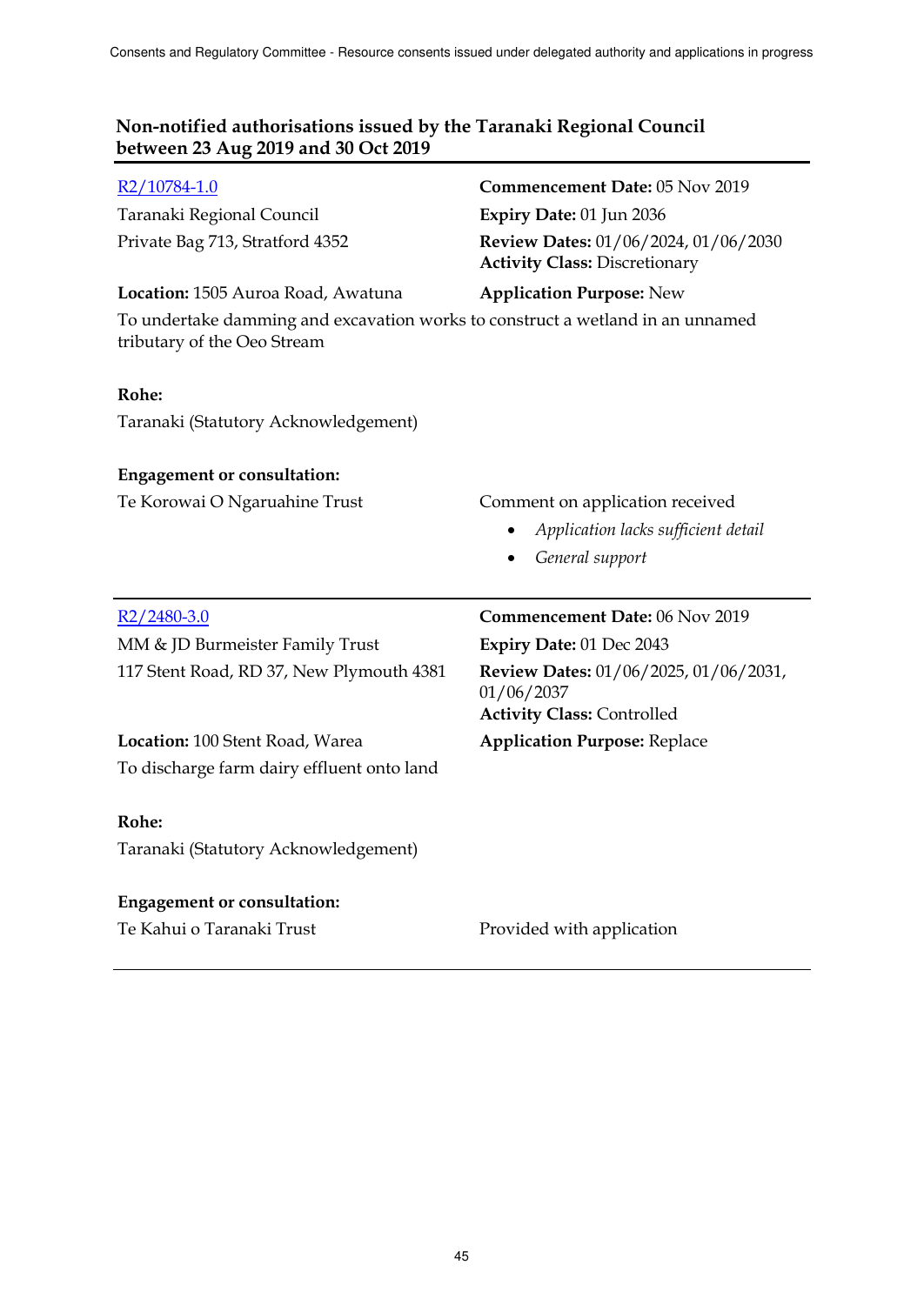| $R2/0535-3.0$                                                                                                                                                        | <b>Commencement Date: 06 Nov 2019</b>                                                    |  |
|----------------------------------------------------------------------------------------------------------------------------------------------------------------------|------------------------------------------------------------------------------------------|--|
| The Layne & Helen Greensill Family Trusts<br>Partnership                                                                                                             | Expiry Date: 01 Dec 2043                                                                 |  |
| 177 Mid Puniho Road, RD 37, New Plymouth<br>4381                                                                                                                     | Review Dates: 01/06/2025, 01/06/2031,<br>01/06/2037<br><b>Activity Class: Controlled</b> |  |
| Location: 177 Mid Puniho Road, Warea                                                                                                                                 | <b>Application Purpose: Replace</b>                                                      |  |
| To discharge farm dairy effluent onto land, and until 1 December 2021 after treatment in an<br>oxidation pond system, into an unnamed tributary of the Puniho Stream |                                                                                          |  |
| Rohe:                                                                                                                                                                |                                                                                          |  |
| Taranaki (Statutory Acknowledgement)                                                                                                                                 |                                                                                          |  |
| <b>Engagement or consultation:</b>                                                                                                                                   |                                                                                          |  |
| Te Kahui o Taranaki Trust                                                                                                                                            | Provided with application                                                                |  |
| R2/1954-3.0                                                                                                                                                          | Commencement Date: 07 Nov 2019                                                           |  |
| Kevin & Robyn Barrett                                                                                                                                                | Expiry Date: 01 Dec 2043                                                                 |  |
| 366 Lower Parihaka Road, RD 35, Opunake<br>4685                                                                                                                      | Review Dates: 01/06/2025, 01/06/2031,<br>01/06/2037<br><b>Activity Class: Controlled</b> |  |
| Location: 327 Lower Parihaka Road,<br>Pungarehu                                                                                                                      | <b>Application Purpose: Replace</b>                                                      |  |
| To discharge farm dairy effluent onto land, and until 1 December 2021 after treatment in an<br>oxidation pond system, into the Waitotoroa Stream                     |                                                                                          |  |

### **Rohe:**

Taranaki (Statutory Acknowledgement)

#### **Engagement or consultation:**

Te Kahui o Taranaki Trust Comment on application received

*Generally consistent with IEMP*